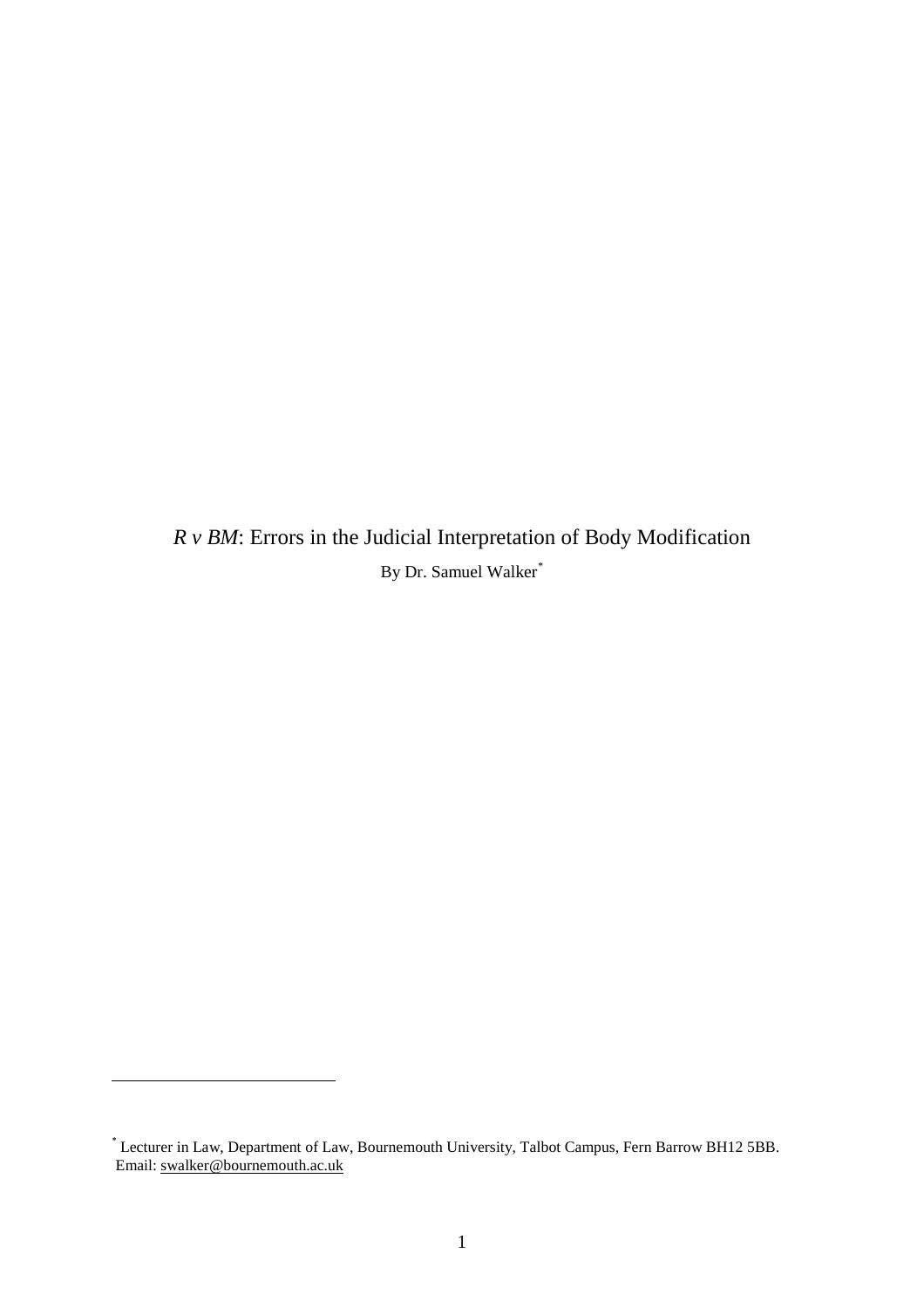### ABSTRACT

*R v BM* is the latest case to consider the *exceptions* to Offences Against the Person Act 1861 (OAPA). The exceptions allow an action causing injury that would be a criminal offence to become lawful *if* the person injured consents to the action. The outcome of this judgement is that body modifications are categorised as medical procedures (and therefore subject to the medical exception only) and new exceptions should not be developed on a case by case basis, instead allocating development of the exceptions to Parliament. Two implications follow from the *BM* judgement. First, it provided a limited definition of body modifications which are now categorised as medical procedures. Second, their Lordships have restricted further development of the lawful exceptions to offences against the person. This is a lost opportunity for developing the common law exceptions to the OAPA through an autonomy-based liberal judicial interpretation.

KEYWORDS: modification, body, autonomy, offences against the person, medical justification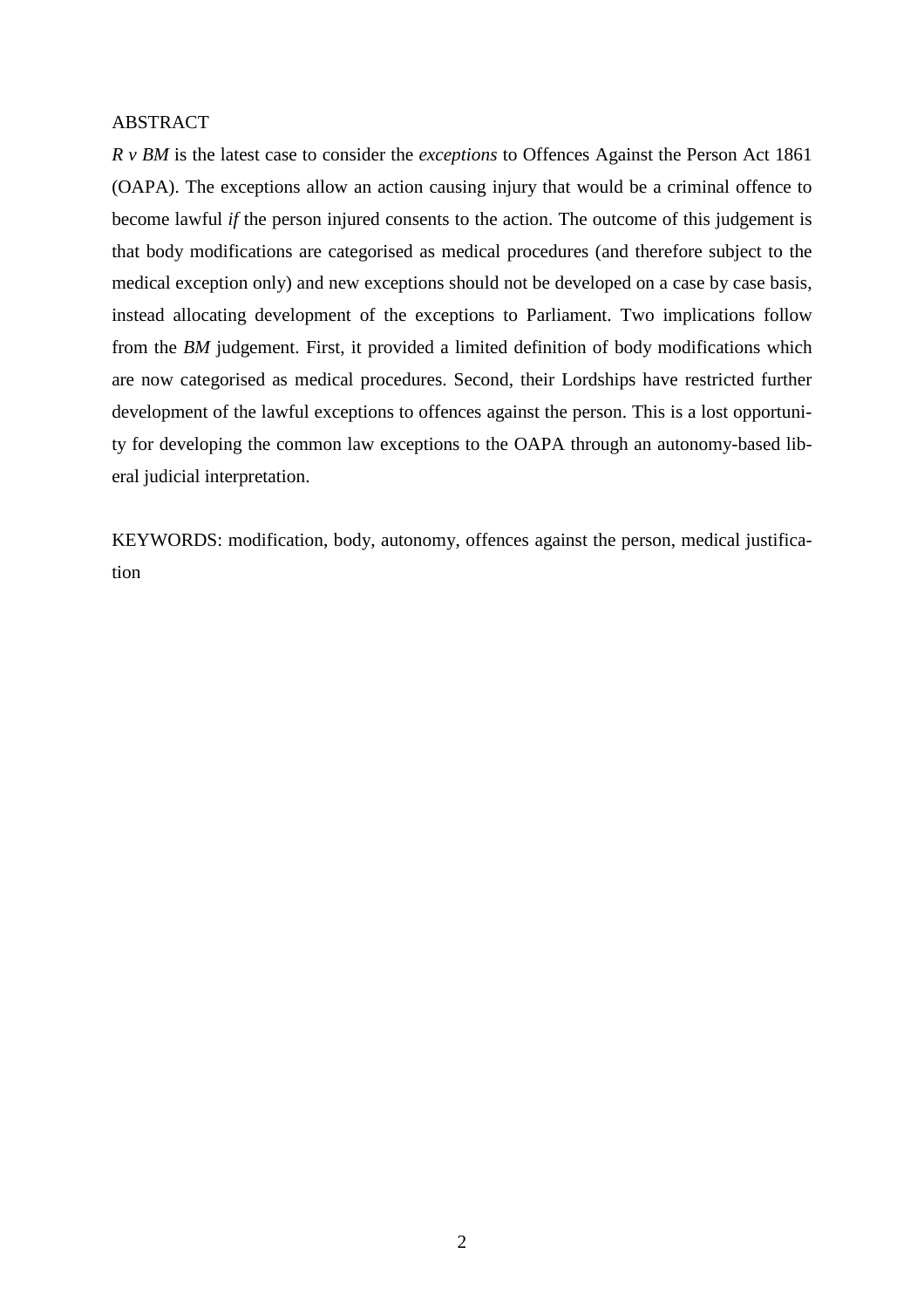#### I. INTRODUCTION

*R v BM*[1](#page-4-0) is the latest case to consider the *exceptions* to the Offences Against the Person Act 1861 (OAPA). The exceptions allow an action causing injury that would be a criminal offence to become lawful *if* the person injured consents to the action. For example, boxers consent to their opponent hitting them and people receiving tattoos or piercings consent to the penetration of the skin involved. This case concerned a tattooist and body modifier who carried out the following acts: the removal of (for separate customers) an ear, a nipple and bifurcation of the tongue. Under the Local Government (Miscellaneous Provisions) Act 1982, Part VIII he was registered as a tattooist. However, there is no registration scheme for body modification and in neither case are qualifications required or available. These modifications were carried out in a commercial setting on the basis that they were a service provided by the appellant. Prior to this judgement no qualifications existed or were required for body modification activities but one result of this judgement is that only medical professionals are able to carry out body modifications (more on this shortly). These incidents escape the conflation of sexual activity and bodily injury or harm that featured so prominently in *R v Donovan[2](#page-4-1)* , *R v Brown[3](#page-4-2)* , *R v Wilson[4](#page-4-3)* and *R v Emmett[5](#page-4-4)* . Nevertheless, at trial BM was found guilty of three offences of wounding with intent under s.18 of the OAPA. Their Lordships in the Court of Appeal dismissed the appeal on the grounds that body modification was not an exception to the OAPA. This conclusion was reached on the basis that the activities carried out were a form of surgical procedure which could only be lawfully carried by medical professionals for medical purposes. Modifications were strictly defined as removal or mutilation which raises concerns around intersectional justice and discrimination against already marginalised individuals, such as transgenders, body modifiers and cultural/ethnic groups that practice body modification.<sup>[6](#page-4-5)</sup> Additionally, the court stated that '[n]ew exceptions should not be recognised on a case by case basis, save perhaps where there is a close analogy with an existing exception'.[7](#page-4-6) Rather development should come from Parliament instead of the judiciary but this will lead to the stagnation of the law concerning exceptions given Parliament's inaction in reforming the OAPA. This is problematic because it negates the incremental evolutionary advantage of common law and fails to respect autonomy in a postmodern social world.

We begin with a few preliminary issues. For current purposes it is a given that the current framework of offences plus common law exceptions is valid. Although the view that offences against the person needs wholesale reform, a view that the author shares, deserves consideration this work is focused on the actions of judges *within* that system. Secondly, it can be ar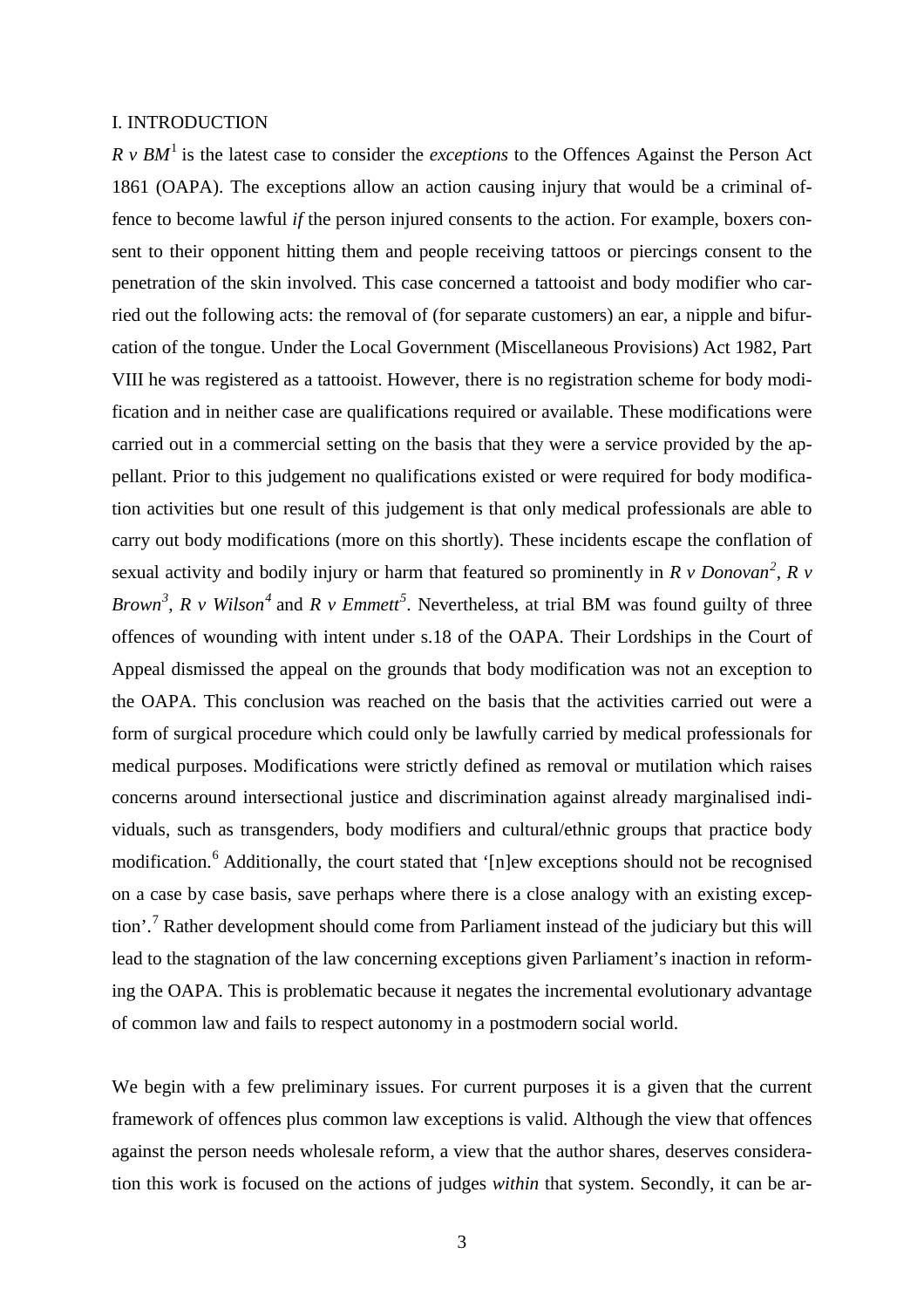gued that body modification should not fall within the remit of the criminal law at all. As Lord Mustill noted in *Brown*, the scope of the OAPA is open to question and should be sub-ject to further scrutiny.<sup>[8](#page-5-0)</sup> Consequently, the concern is how the judiciary responded to cases before them after prosecution rather than whether the case should be have arisen in the first place. An analysis of these reforms to the OAPA must be deferred to another paper. Finally the focus is on body modifications carried out by one person on another, not selfmodifications that someone carries out on their own body.

The following three parts of this article sets out critiques of the judges' decision. These critiques are independent of the positive autonomy-based liberal argument set out in Part V. Part II discusses the general features of the present law and the courts attempt to articulate underlying principles for the exceptions but the lack of explanation of these principles undermines their inclusion because the court applies them without further discussion. A second critique is made against the normative choice involved in the selection, again without explanation, of these principles rather than alternatives. Part III critiques the medicalisation of body modification and the failure to recognise modification as a distinct practice on postmodern grounds. The medicalisation of body modifications justified the criminalisation of *BM* but in doing so the court ignored the distinct roles aesthetic body modification and medical practice play thus universalizing medical standards across all physically injurious activity. Furthermore the judges conflated mental health and the desire for modification which raises concerns about the judges' personal prejudices and intersectional discrimination toward those who seek body modification. Part IV critiques the limits on future common law development that result for the BM judgement. An important and significant advantage of a common law legal system is the evolutionary adaptation that it allows; simultaneously alleviating Parliament's workload and allowing the law to reflect social changes. Yet the court's judgement severely restricts future incremental development of the law negating this advantage. Part V articulates an autonomy-based permissive interpretation of the exceptions and the reason this should have led to the inclusion of body modification. This argument is based upon the insights of moral error theory and postmodernism which negate the normative justifications for seeking to restrict autonomy. Part VI concludes that a review of this case by the Supreme Court is needed and that the judiciary should adopt a presumptively permissive approach to the exceptions.

# II. GENERAL FEATURES OF THE EXCEPTIONS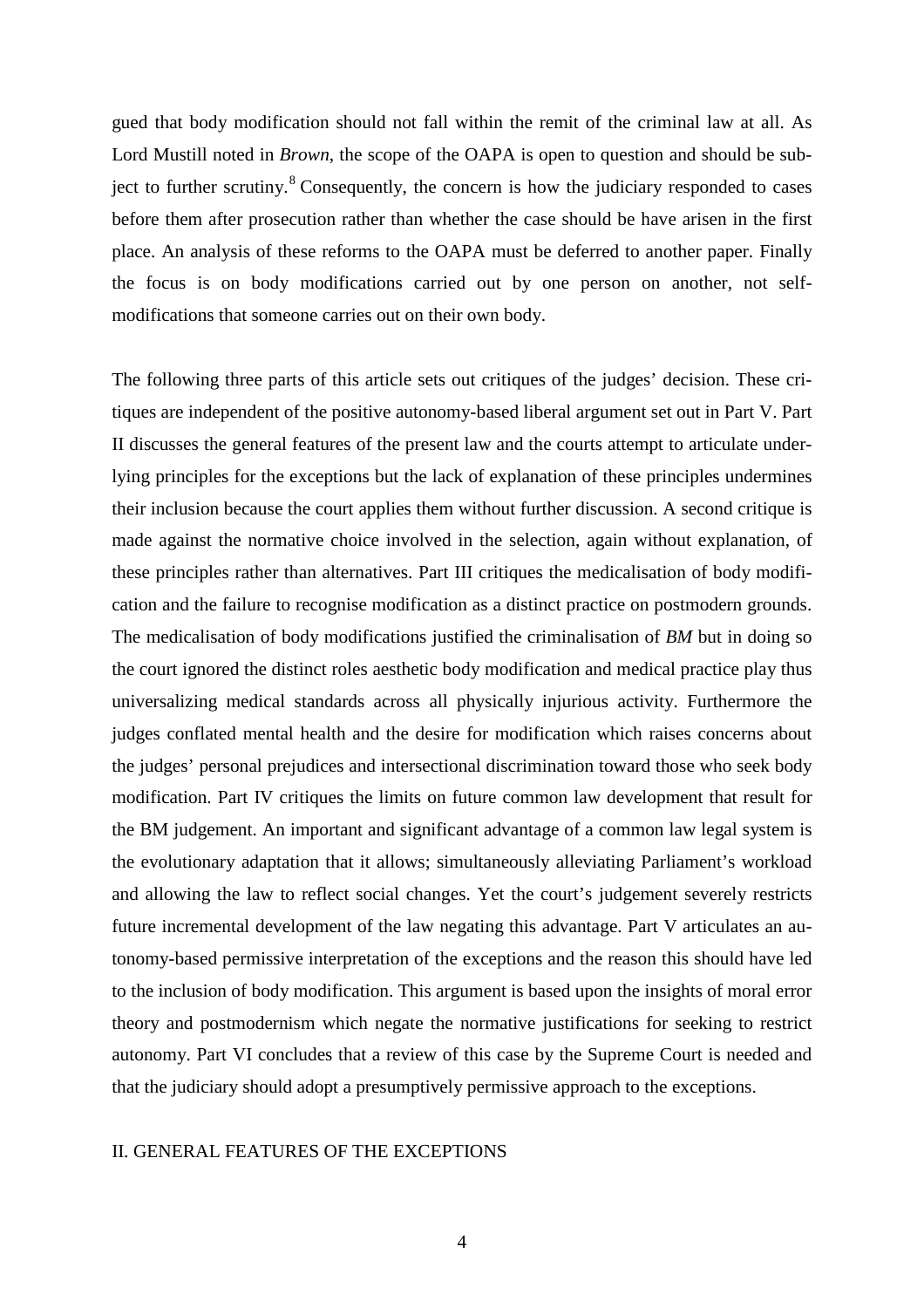As Lord Chief Justice Burnett noted, 'the exceptions are laid down there to preserve the law as it was at that time'.<sup>[9](#page-6-0)</sup> Thus the exceptions are recognised as historico-cultural artefacts that created without further theoretical consideration. Indeed, even the medical exception has no particular legal grounding with Sir James Fitzjames Stephen's noting that the existence of the medical profession assumed the truth of the medical exception.<sup>[10](#page-6-1)</sup> The current common law exceptions are tattooing, piercing, ritual circumcision, chastisement of children, sports, religious mortification and medical treatment (*R v Brown*) and – heavily qualified – branding (*R v Wilson*). These exceptions have long been acknowledged as arbitrary and *ad hoc*. Lord Mustill stated:

<span id="page-4-0"></span>My Lords, there is nothing here to found a general theory of consensual violence. The court simply identifies a number of reasons why as a matter of policy a particular activity of which consent forms an element should found a conviction [or  $not]$ <sup>[11](#page-6-2)</sup>

<span id="page-4-6"></span><span id="page-4-5"></span><span id="page-4-4"></span><span id="page-4-3"></span><span id="page-4-2"></span><span id="page-4-1"></span>Thus LCJ Burnett was correct in recognising the arbitrary nature of the exceptions calling them 'at best ad hoc' and reflection of 'the values of society recognised from time to time but the judges'.<sup>[12](#page-6-3)</sup> However the implications of this were not considered (more on this later).

*BM* is notable for the identification of two theoretical underpinnings for the exceptions but this consideration is not followed through in application. Much to his credit, Burnett LJ iden-tifies 'two features which may be thought to underpin almost all' of the exemptions.<sup>[13](#page-6-4)</sup> First, that the exempted activity 'produce discernible social benefit' and second that it would be 'unreasonable for the common law to criminalise the activity if engaged in with consent' – what shall be termed *reasonable criminalisation*. [14](#page-6-5) Neither of these terms is particularly helpful and the judiciary does not clarify their conceptualisation of these terms when they do use them. This leaves us with highly ambiguous phrases that can be put to almost any use with the result that the particular judges' notion of *benefit* or *reasonable* becomes *the de facto test* for judging any particular activity.

Social benefit seems to be equivalent to public policy – for example social benefit is pro-duced by the 'sporting exceptions and may even be true of boxing'.<sup>[15](#page-6-6)</sup> This is reinforced by the statement that the 'recognition of an entirely new exception would involve a value judgement which is policy laden'.<sup>[16](#page-6-7)</sup> Yet no analysis of social benefit or policy is provided.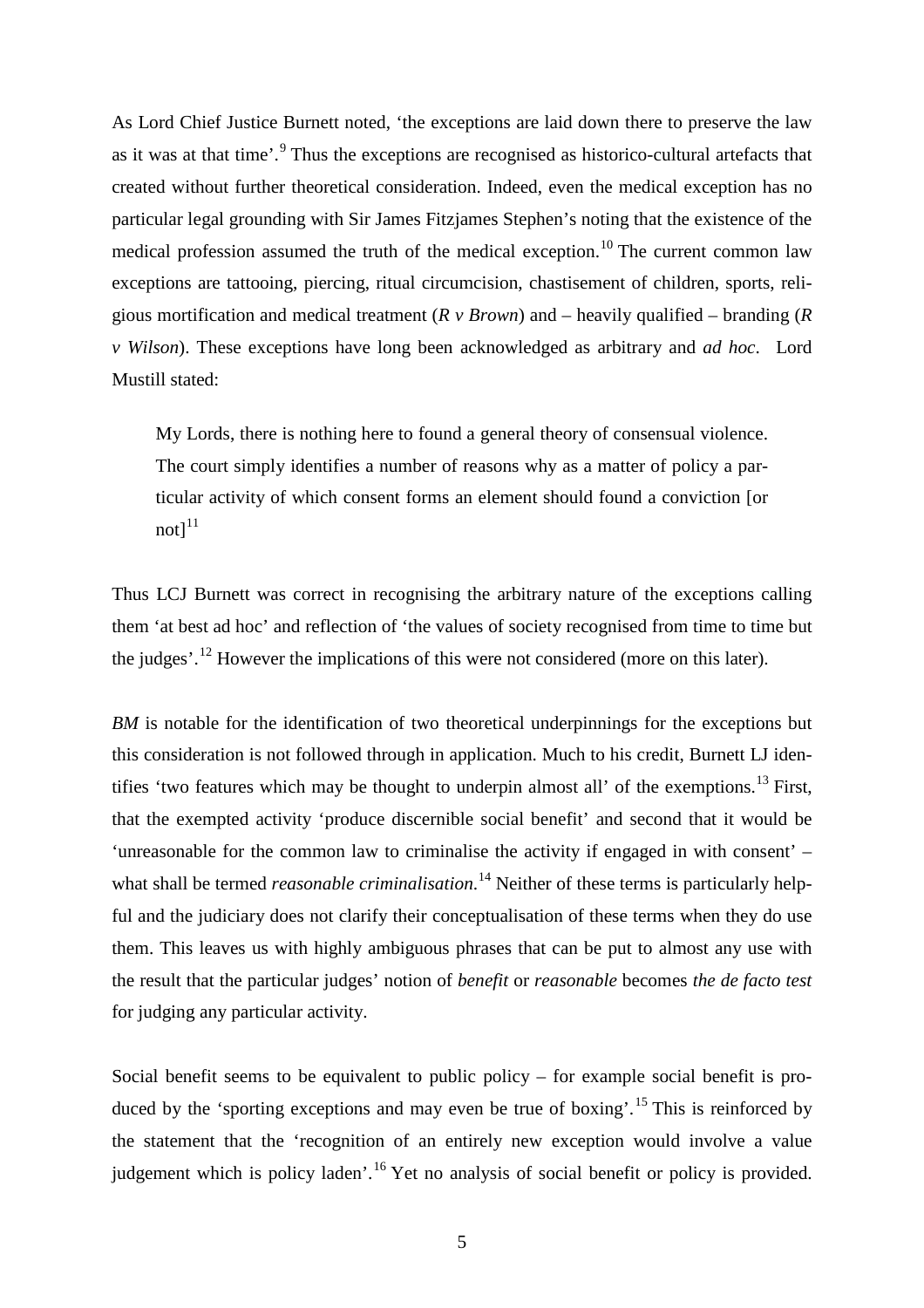The notion of social benefit is a highly value-laden normative judgement that changes depending on the background views someone has. This is most clearly shown in relation to boxing and prize-fighting. Boxing is an exception, per  $R \nu$  Coney<sup>[17](#page-7-0)</sup>, despite the fact that it intentionally causes injuries that are potentially more serious and harmful than the injuries caused in *BM*. In *Coney* a major concern was the public disorder associated with prize-fighting while boxing in contrast has been characterised 'as an exercise of the manly diversion of self-defence and pugilistic skill'.<sup>[18](#page-7-1)</sup> We can thus see how social benefit can be easily equated to the prevailing normative standards of the judiciary concerning what is socially beneficial. This highlights the structural problems of *ad hoc* exceptions and the inconsistencies in the law. While coherence is not the only measure of law, it is an important consideration for articulating why we prohibit some conduct while simultaneously increasing the certainty for citizens.

<span id="page-5-0"></span>It was submitted, on behalf of the defendant, that the conduct should be permitted because 'it protects the personal autonomy of his customers'.<sup>[19](#page-7-2)</sup> This alternative interpretation of social benefit would hold that people 'are usually the best judges of their own interests, and if they consent to damage, there is generally no reason why the law should protect them further'.<sup>[20](#page-7-3)</sup> A judge who highly prizes autonomy might have accepted this argument and ruled that the notion of social benefit means respecting and promoting the autonomy of individuals to have body modifications. Such an interpretation would shift the law toward a form of 'consent which genuinely honours individual autonomy'.<sup>[21](#page-7-4)</sup> Thus social benefit can be constructed in a number of ways and could have been used to justify the extension of the exceptions that allow for consent to act as a defence. Here social benefit was constructed to mean that which is already recognised (such as a boxing and chastisement) rather than constructing it to recognise a new exception. Yet this contradicts their recognition that 'there is a need to reflect the general values of society' including our social liberal values of autonomy, liberalism and self-determination.<sup>[22](#page-7-5)</sup> It would have been a valid interpretation to say that our culture recognises the choices of individuals in body modification.

The second factor concerning reasonable criminalisation will also depend entirely on one's perspective. In *Brown* the majority view of sado-masochistic activity was that the criminal law should be applied and they rejected the view of those engaged in the activity that it was a component of a fulfilling life. Yet this was done from their perspective of what constitutes appropriate consensual sexual activity. While all legal terms possess some ambiguity, *rea-*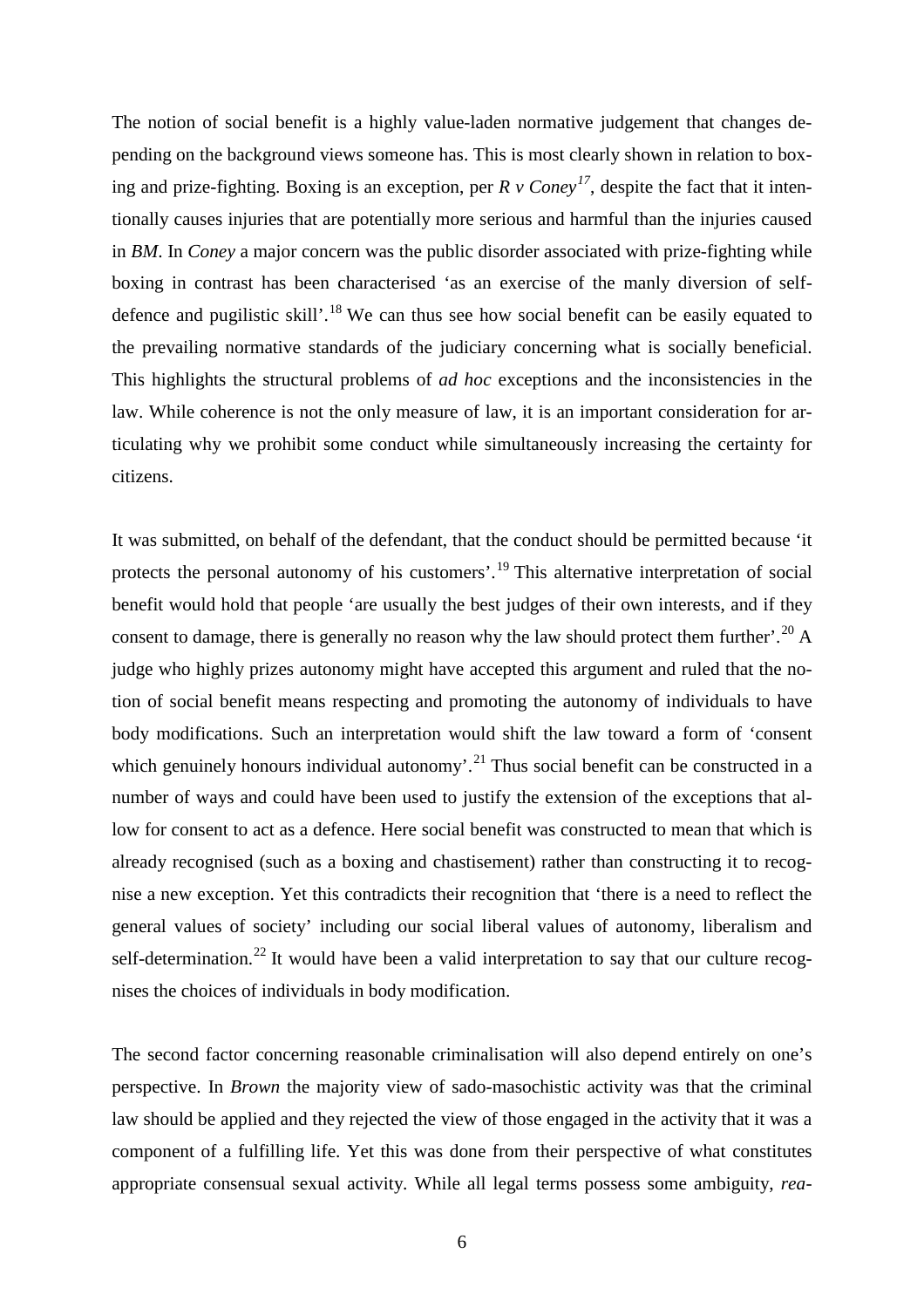*sonable* is particularly troublesome with the result that it can reflect the discourses and prejudices of the judges and/or prevailing social attitudes. Thus how one constructs an activity will determine whether it is *unreasonable* for the criminal law to be applied. In *BM*, by constructing the activities as medical in nature it was inevitable that the appellant would be criminalised as he was constructed as a non-medical professional carrying out a medical procedure without medical justification. Their Lordships could just as easily of held that it was unreasonable to criminalise given the widespread practice of body modification and the lack of Parliamentary action to curb such activity. While most body modifications do not necessitate removal of body parts the restrictive definition of body modification in this case supported the move to a medical model for the activities rather than an autonomy-based model through the use of a highly provocative definition, i.e. mutilation.

<span id="page-6-6"></span><span id="page-6-5"></span><span id="page-6-4"></span><span id="page-6-3"></span><span id="page-6-2"></span><span id="page-6-1"></span><span id="page-6-0"></span>These difficulties are further compounded by the lack of discussion whether these two factors operate concurrently or independently and, in any case, there is no discussion of whether these criteria were fulfilled. Rather, it seems to have been assumed. Clearly the judges thought there was 'no proper analogy between body modification ... and tattooing, piercing or other body adornment' although no reason was given to support this view.<sup>[23](#page-8-0)</sup> Moreover there was no discussion of the criteria of social benefit or reasonableness – indeed they are raised in paragraph [40] and by [41] the decision has already been made not to extend the exceptions. It seems that the judges' identified key criteria for *generally regulating exceptions* to the OAPA but either felt the outcome was self-explanatory, it would require an unmanageable level of theoretical discussion or might expose the role their personal attitudes play in judging the body modifications. Rather than engage in an analysis of social benefit and reasonable criminalisation, their Lordships take it as read that the activities are not of social benefit or should be reasonably left alone. Crucially, this assumption supports the medicalisation of body modifications.

### <span id="page-6-7"></span>III. CATEGORISATION AS MEDICAL PROCEDURES

By *positively* categorising body modifications as medical procedures their Lordships have effectively stated that body modification carried out for aesthetic purposes should only be performed for medical reasons. If not, they are unlawful. Clearly the purpose of body modifications as an aesthetic has been excluded from legal discourse by this maneuver. While the role of medical professionals is based upon acting for medical reasons, a body modifier would act exactly for those aesthetic reasons rejected by medical professionals and not for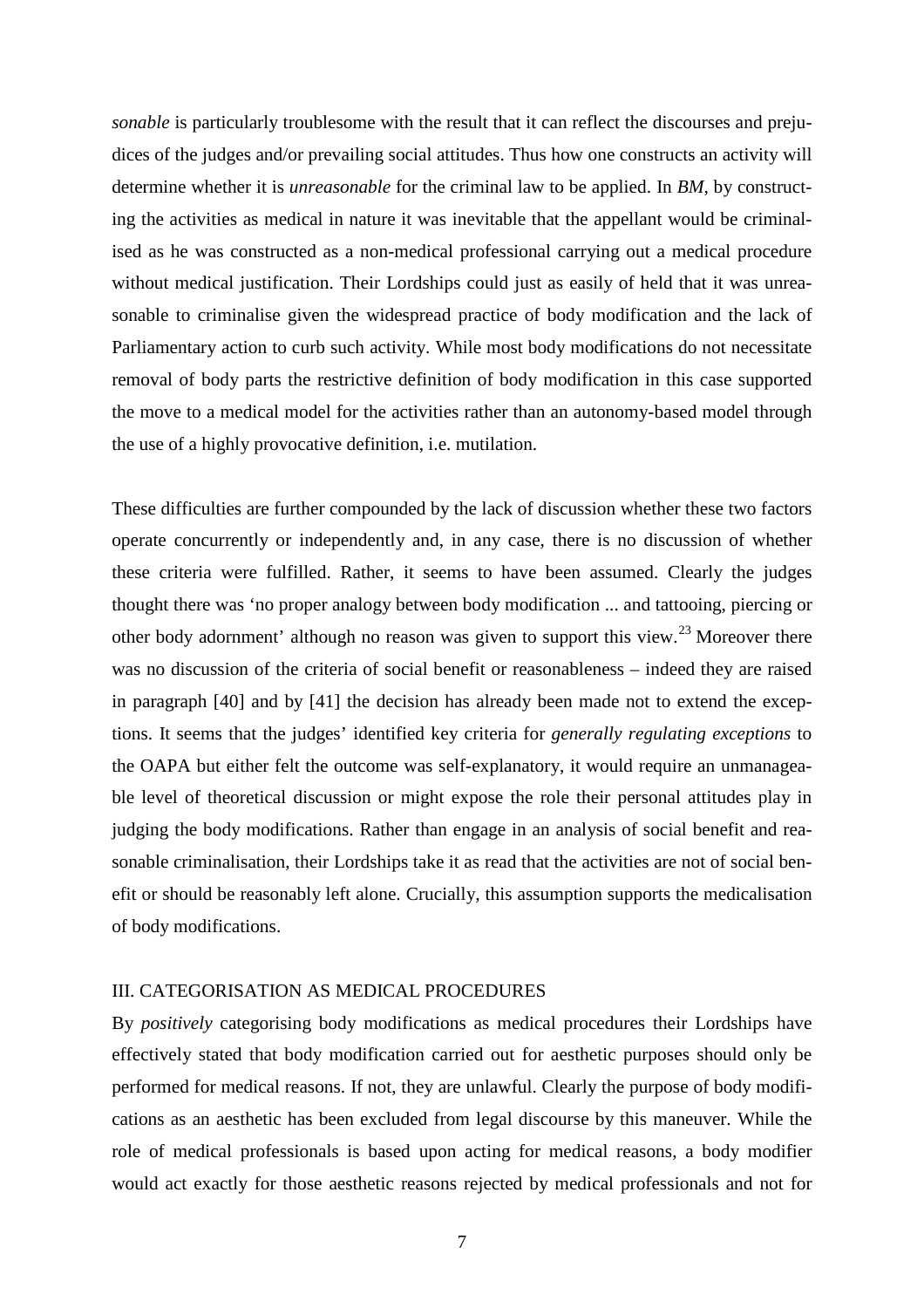medical reasons. This is to say no more than a piercer penetrates the skin for aesthetics purposes while a doctor pierces the skin for health reasons. The idea that non-medical body modifiers should act for medical reasons (absent voluntary assumption) is problematic because it universalises a highly specialised and specific set of practices. It takes medical goals and practice as *the* universal standard for all changes to the body involving injury. The point is not that body modifiers fail to act for medical reason but that they *should not* be expected to act for medical reasons – they should be expected to act for aesthetic reasons.

The imposition of a medical standard on non-medical practitioners fails to recognise that standards are contextual, contingent and lack objective truth or justification (per postmodern-ism and moral error theory<sup>[24](#page-9-0)</sup>). Furthermore, not only does this colonise other practices by medical narratives, it excludes particular ends as legitimate. Thus judges engage in a determination of what constitutes an appropriate end for individuals which requires normative judgements and further marginalises those in society who do not conform to conventional wisdom. In the context of our socio-political system, judges should not judge the ends to which people work – particularly when the effects are confined to them alone. This judgement makes medical professionals the sole gatekeepers when it comes to seeking modification. This may mean that the judiciary will not look closely at what medical justifications are put forth. When Dr. Robert Smith amputated two healthy legs (one from each patient) he justified these operations through Bodily Integrity Identity Disorder (BIID) and despite some concerns expressed by other medical professionals, no action was taken.<sup>[25](#page-9-1)</sup> Thus people may be encouraged to medicalise their desires in order to access medical modifications.

<span id="page-7-5"></span><span id="page-7-4"></span><span id="page-7-3"></span><span id="page-7-2"></span><span id="page-7-1"></span><span id="page-7-0"></span>Additionally their Lordships provided a restrictive definition to *body modification* as that which 'involves the removal of parts of the body or mutilation'.<sup>[26](#page-9-2)</sup> No definition has previously been provided by the judiciary in any judgement thus this represents an attempt to provide some clarity to the issue. It may be that body modifications which add to the body (i.e. implants) may be lawful while those modifications that remove or mutilate (such as scarification) will be unlawful unless they meet they meet the requirements of the medical exception. This would depend on what constitutes mutilation. Unfortunately their Lordship did not engage in any great detail with the concept of body modification or mutilation. The best we can infer from their judgement is that the removal of any body part will constitute mutilation. However, it should be noted that bifurcation does not entail the removal of parts, and as the judges did not distinguish this from the other modifications, we can conclude that mutilation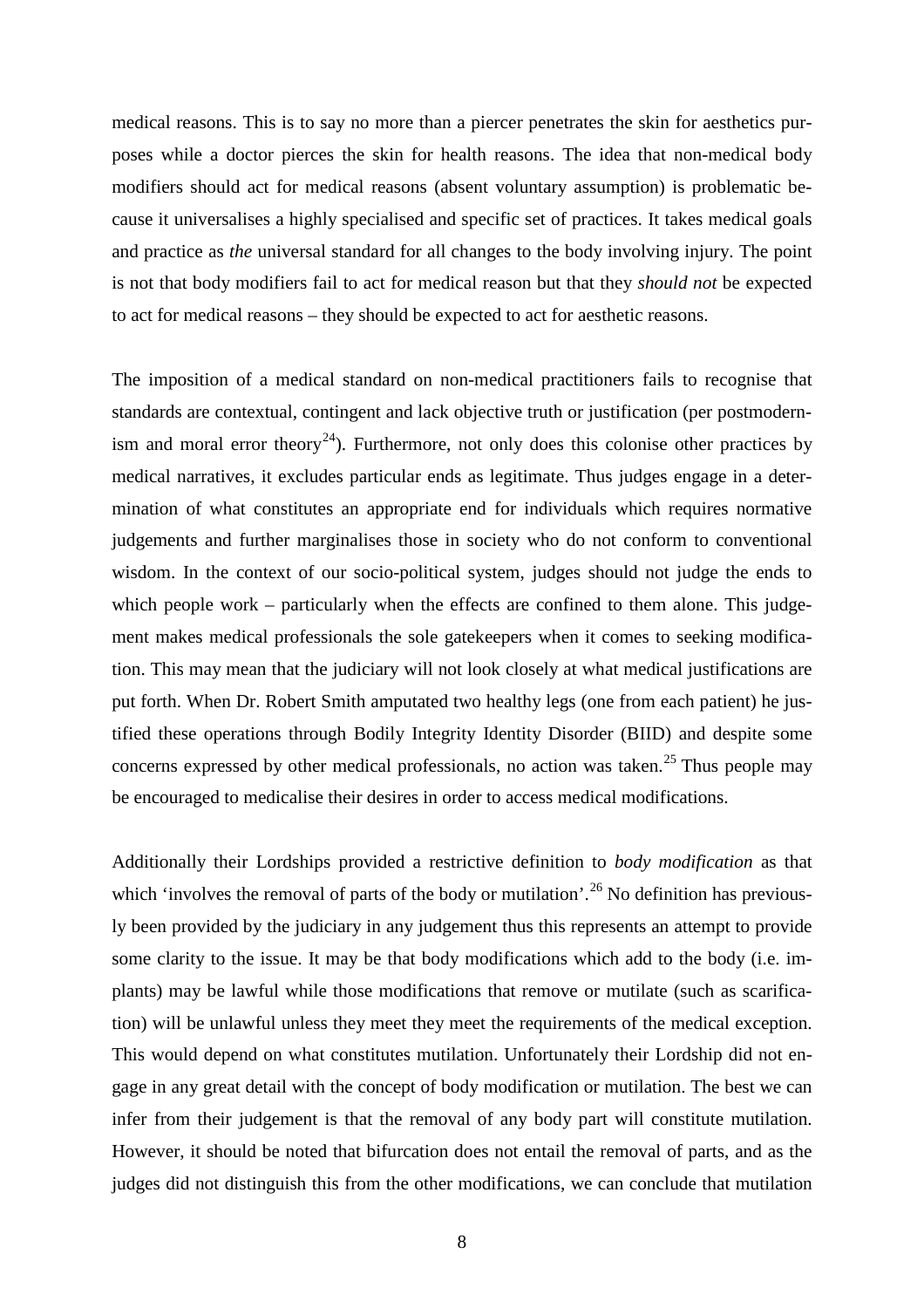has a meaning wider than removal. Thus removal should be read as a form of mutilation rather than an attempted definition. This definition supported the characterisation of the activities as medical procedures because it necessarily defines body modifications as serious injuries. It is also more restrictive than the common usage which includes tattooing, piercing and other activities such as teeth filing, scarification or bifurcation of the tongue.<sup>[27](#page-10-0)</sup>

Thus the physical factors associated with these particular modifications played a role in justifying the adoption of a medicalised conceptualisation of body modification. This conclusion was further supported by the expert evidence of 'John Murphy, an ear, nose and throat consultant and  $\ldots$  Nigel Mercer, a consultant plastic surgeon'.<sup>[28](#page-10-1)</sup> Their evidence was that no medical professional would carry out modifications 'for *aesthetic* purposes, but only for medical reasons'.<sup>[29](#page-10-2)</sup> This is of course trivially and tautologically true – for medical professionals do not (or should not) act for aesthetic purposes – but this tells us nothing more than that medical professionals act for medical reasons. (Cosmetic surgery is an oddity as it blurs the boundary between aesthetic and medical reconstructive surgery although justified by medical practice on, purportedly, therapeutic grounds<sup>[30](#page-10-3)</sup>.) Their Lordships accepted the narrative 'that the procedures in question are, in truth, medical and amount to cosmetic surgery'.<sup>[31](#page-10-4)</sup> This medicalisation supported the further claim that it was 'not in the public interest to decriminal-ize such activities [even] when performed with the consent of the customers'.<sup>[32](#page-10-5)</sup> Yet public policy concerns about medical standards and expertise are out of place given that body modification is an aesthetic practice not a medical one. Public policy is relevant to medical practice because of the prominence and impact of medical professionals and their actions on society. By linking body modification to medical practice and then to public policy, the judges doubly justify their response of criminalisation.

<span id="page-8-0"></span>Given the discussion of the medical experts concerning health implications, the judges thought that removal of body parts and bifurcation should be classed as medical activities due the seriousness of the physical actions themselves. Thus the stronger argument concerns the potential health consequences of some of the modifications. The removal of an ear in particular involves some 'hearing loss' and carries a risk of 'facial paralysis' while all modifications carry an 'inevitable risk of infection'.<sup>[33](#page-10-6)</sup> Thus health and risks to health factors are perhaps a stronger basis for holding that these modifications are not protected lawful activities. Yet this approach is problematic due lack of consistent application of physical harm to the exceptions. Extremely serious harm can be caused to another as long as it fits within the judges' notion of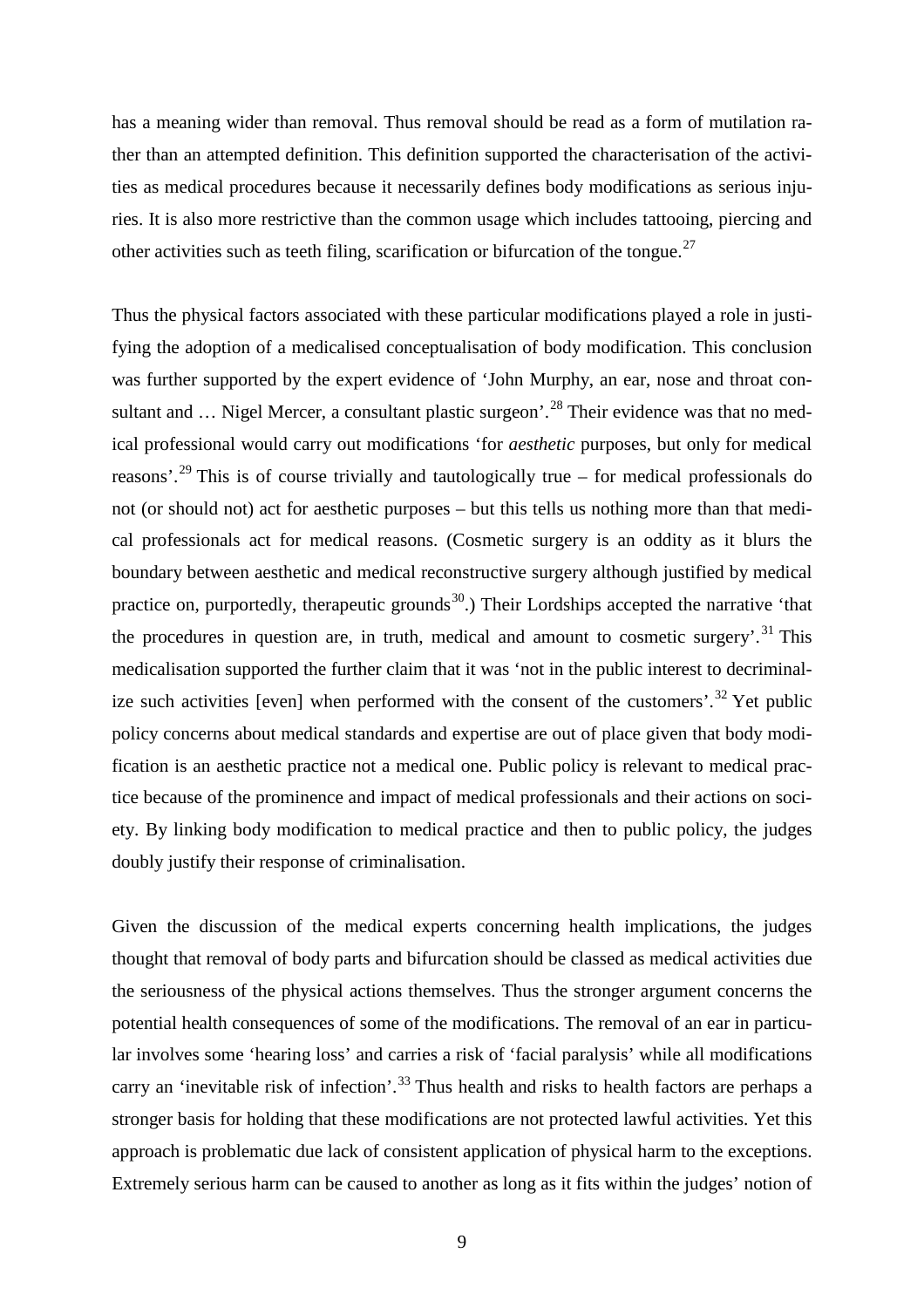social benefit/public policy. Boxing, rugby and other contact sports are activities that inevitably cause harm to others but as they are deemed by judges to be socially beneficial they are lawful despite the intention and/or knowledge that they will cause serious harm.

The focus on the physical harms and risks involved was embedded into the very concept of body modification through the 'removal of parts of the body or mutilation' definition.<sup>[34](#page-11-0)</sup> Yet as Theodore Bennett notes:

Fixing the limits of the definition of "body modification" is both problematic and politically loaded, as it relies on dominant cultural conceptions about what consti-tutes appropriate and socially valued types of body alteration.<sup>[35](#page-11-1)</sup>

Restricting the definition of body modification to the removal of body parts or mutilation (a highly provocative and emotive term with significant negative normative overtones) is to ignore the wide range of practices and forms of self-expression that body modification represents. The importance of self-expression comes from the fact that we are embodied entities; the body distinguishes us from others and is the primary means by which we are represented within and by which we participate in the social world. This judgement imposes a negative normative conception of body modification that is not reflective of contemporary society. This hardly comports with the understanding of the exceptions as 'reflect[ing] the values of society recognised from time to time by the judges'.<sup>[36](#page-11-2)</sup>

Furthermore the association made between the desire for *body modifications* and *mental health* is problematic. It is worth quoting Lord Burnett at length to demonstrate the conflation of mental health with body modification:

<span id="page-9-2"></span><span id="page-9-1"></span><span id="page-9-0"></span>The fact that a desire to have an ear or nipple removed or tongue split is incomprehensible to most, may not be sufficient in itself to raise the question whether those who seek to do so might be in need of a mental health assessment. Yet the first response in almost every other context to those who seek to harm themselves would be to suggest medical assistance. That is not to say that all who seek body modification are suffering from any identifiable mental illness but it is difficult to avoid the conclusion that some will be, and that within the cohort will be many who are vulnerable.<sup>[37](#page-11-3)</sup>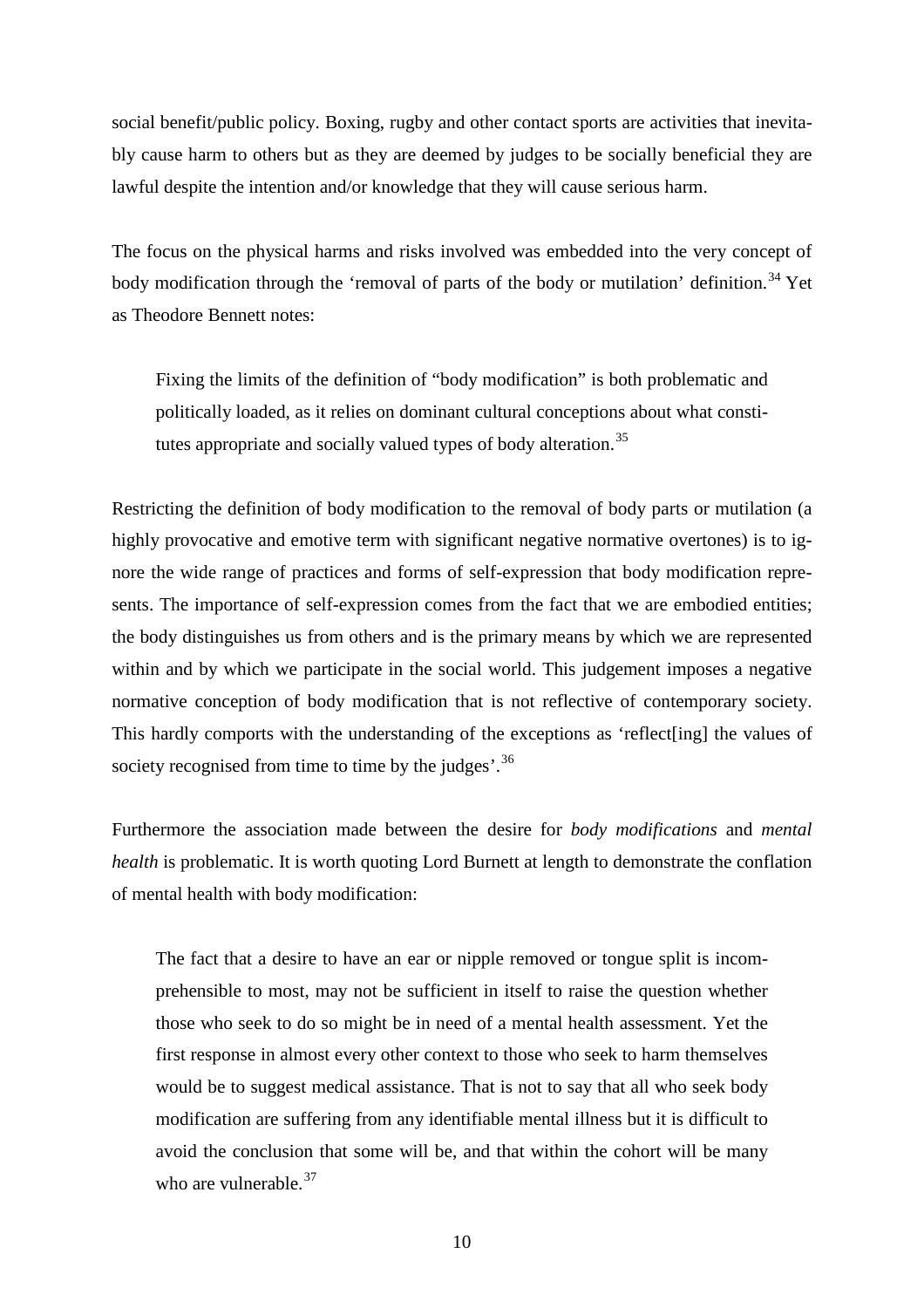Despite his protestations to the contrary, he strongly links mental health to body modifications speaking of body modification as form of self-harm rather than as an aesthetic. Furthermore he presumes, without adducing any evidence, that in a cohort of people who desire body modification there 'will be many who are vulnerable'.<sup>[38](#page-12-0)</sup> By linking body modification to mental health (even in a qualified way), his Lordship reinforces the medical categorisation and suggests that the judiciary are protecting people. In this case that means protecting the individual receiving modification from their own supposedly dubious judgement. This is reinforced by the comparison with gender reassignment surgery – upon reflection, he argues, one can 'appreciate the extensive nature of the protections provided in the medical context'.<sup>[39](#page-12-1)</sup>

Yet there seems to be no basis for this assertion beyond personal prejudice. No evidence is presented showing a high incidence of mental illness amongst people seeking body modification. This raises concerns around discrimination and intersectionality as those who deviate from the norm are effectively classified as mentally ill. This also ignores the differences between various forms of body modification such as transgender, cultural/ethnic, aesthetic and religious body modifications. As Andrew Beetham puts it:

Such comments seriously downplay the customer's personal autonomy in favour of a more paternalistic approach by suggesting that anyone who wishes to undergo such treatment *must* by definition be mentally unwell and they *must* be pro-tected at all costs from undergoing such procedures.<sup>[40](#page-12-2)</sup>

<span id="page-10-6"></span><span id="page-10-5"></span><span id="page-10-4"></span><span id="page-10-3"></span><span id="page-10-2"></span><span id="page-10-1"></span><span id="page-10-0"></span>Thus the wide range of differences relating to modification are reductively analysed as arising from mental illness and effaced. Such conflation does not occur with other exceptions because they are discursively framed as positive and healthy rather than as physically damaging forms of self-harm. No judge has suggested that those who box are likely to have mental health issues. Yet here they are conflated without evidence and we can only infer that this is due to the judges' personal attitudes that these modifications are aberrant. It is clear that their Lordships imposed their own understanding of *acceptable* body modifications rather than assessing whether society or Parliament had accepted these practices. Their Lordships should have considered the heterogeneity of contemporary society and the wider scope for individual autonomy and expression allowing the common law to reflect changes in society. Instead, they remitted any development of the law to Parliament.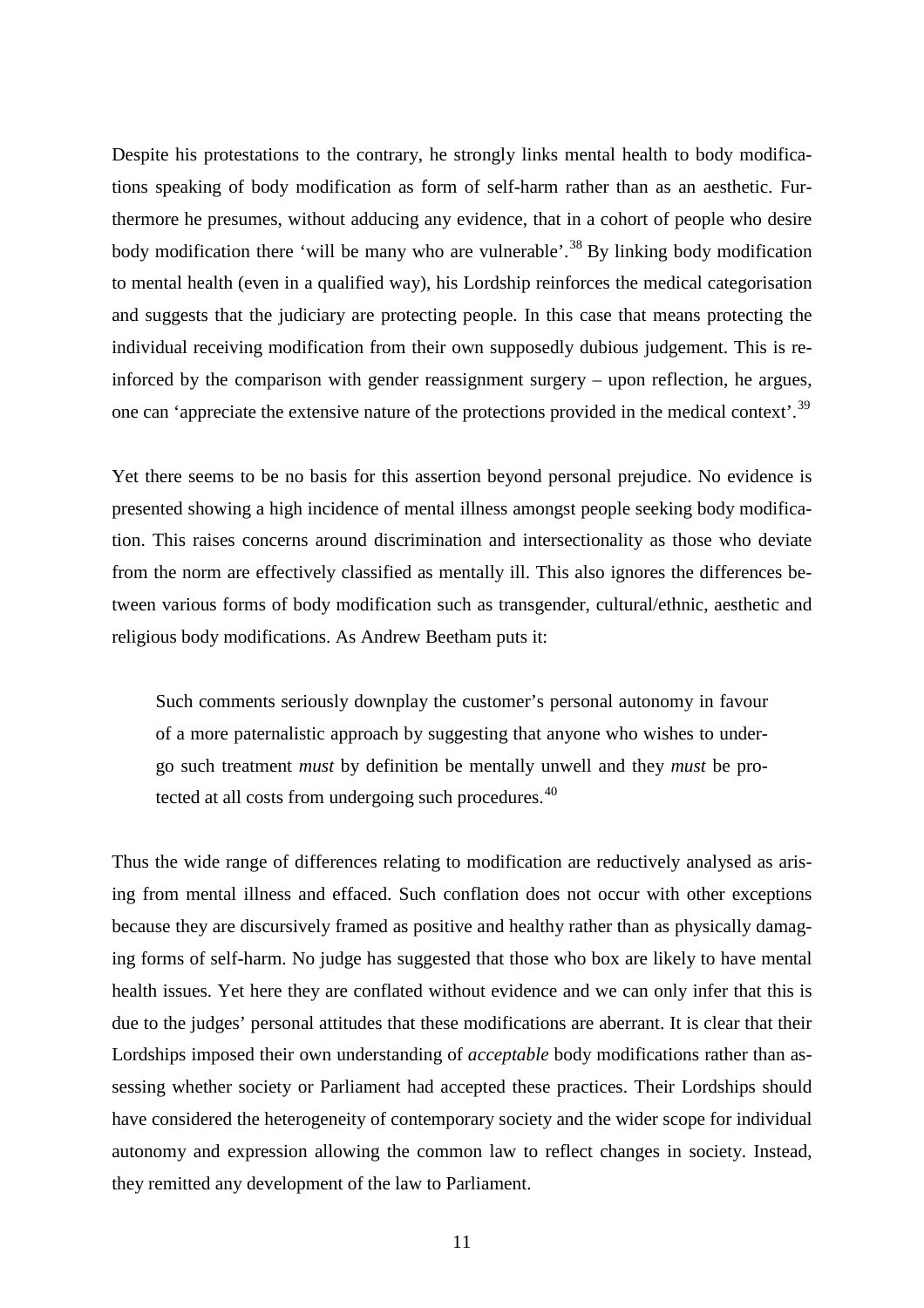## <span id="page-11-0"></span>IV. LIMITING FUTURE COMMON LAW DEVELOPMENT

<span id="page-11-3"></span><span id="page-11-2"></span><span id="page-11-1"></span>Using this medical categorisation their Lordships concluded that 'we can see no good reason why body modification should be placed in a special category of exemption'.<sup>[41](#page-13-0)</sup> However, additional statements made in the judgement will severely restrict the interpretative powers of the courts to expand the exceptions in future cases. The first statement is that adding to the exceptions is a step 'only  $\lceil \text{tol} \rceil$  be taken by Parliament'.<sup>[42](#page-13-1)</sup> Historically the judiciary developed the exceptions. This process has, rightfully, been criticised for its arbitrary nature as mentioned above. Nevertheless, the benefit of common law development is its adaptability to social changes. Their Lordships should have considered the evolutionary role of the law and its ability to reflect changes in society. Instead they stated that it is for Parliament to add any new exceptions on the basis that *BM*'s argument 'envisages consent to surgical treatment providing a defence to the person performing the surgery whether or not that person is a suitably qualified as a doctor  $[sic]$ <sup>[43](#page-13-2)</sup>. Note that this characterisation is accurate only because their Lordships decided body modification is medical in nature. This step - allowing the consent of the "victim" to determine whether an activity is lawful – was too radical for the court to countenance thus justifying remitting the decision to Parliament. However, here the judges elided a move to an entirely consent-based OAPA with the addition of a new exception. Clearly, the judiciary is comfortable with consent determining the lawfulness of some actions; there was no reason why body modification could not be subject to the same rule.

## The second statement reads:

New exceptions should not be recognised on a case by case basis, save perhaps where there is a close analogy with an existing exception to the general rule established in the *Brown* case. [44](#page-13-3)

The effect of this is that henceforth exceptions should not be added through the common law fossilising the existing law and preventing further adaptation by judges. Dyeing one's eyeball, injecting saline under the skin to form into shapes, scarification and teeth filing may all be unlawful under this ruling. This statement coupled with the allocation to Parliament the responsibility of reform means that there is no possibility of these activities becoming lawful in the foreseeable future (after all Parliament has not seen fit to introduce a new Act concern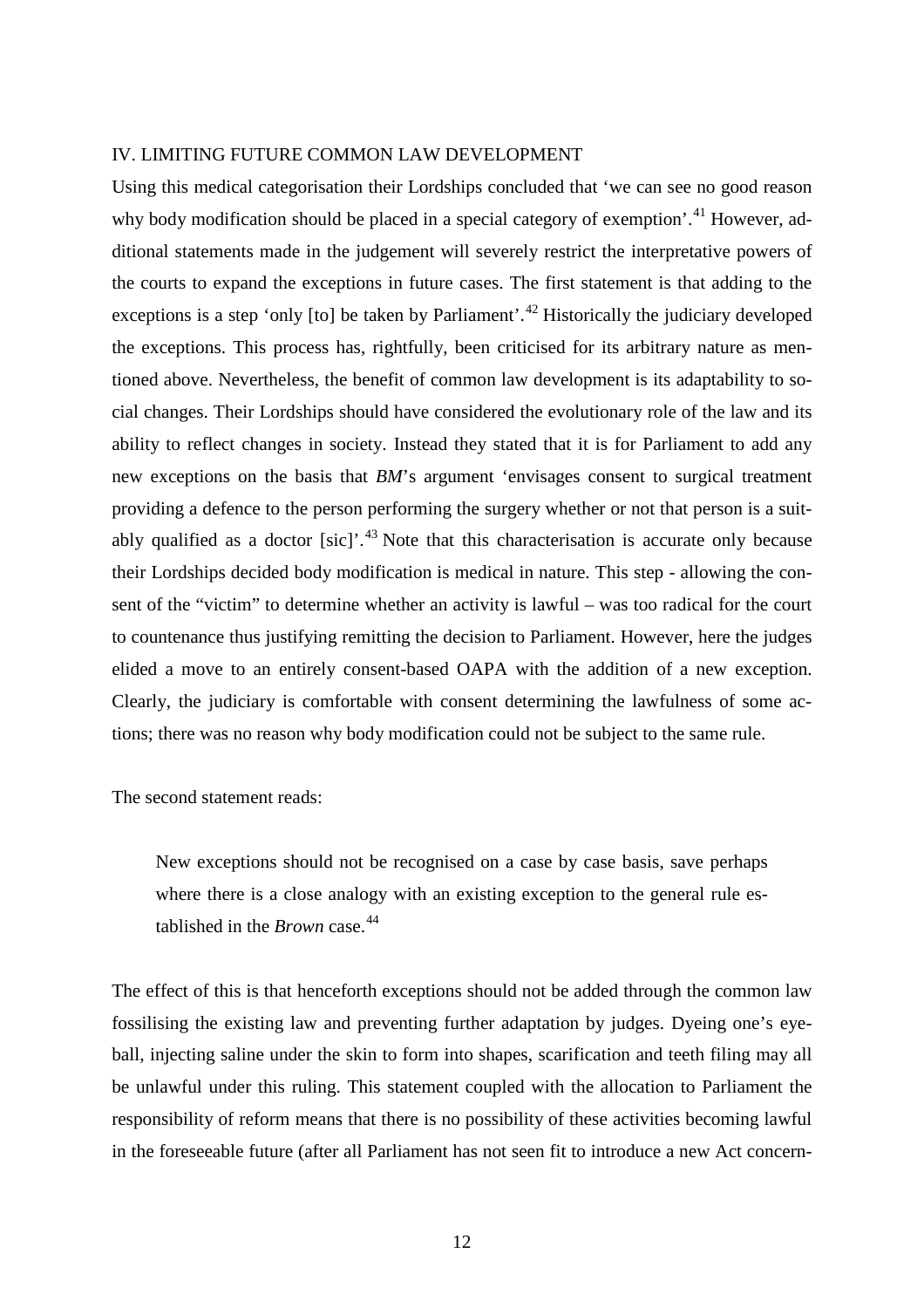ing offences against the person despite repeated suggestions over a decade by the Law Commission to do so).  $45$ 

<span id="page-12-2"></span><span id="page-12-1"></span><span id="page-12-0"></span>This restrictive interpretation may be mitigated by the *close analogy* caveat if judges interpret it as a means for developing new exceptions. For example, per *Wilson*, branding has a dubious status as comparable to tattooing but will new exceptions have to be a close analogy with tattooing or with branding? Given the highly specific context of *Wilson* it is unclear whether all branding is included in the tattooing/piercing exception. For example, animal rights protestors who branded each other were threatened with arrest but ultimately no action was taken despite this clearly being outside the scope of the *Wilson* ruling conceptualising branding as personal adornment in the context of a loving relationship.[46](#page-14-1) If branding is exempted then it is possible that scarification could be as well. Yet it is unclear whether something held comparable to tattooing (which is a recognised exception) can itself be a comparator – allowing scarification to be compared to branding – or whether the activity has to be compared to the original exception – that is to tattooing directly. Allowing close analogy with another close analogy may more easily lead to development than requiring all close analogies to be analogous to the root exception. For example, scarification involves removing the top layer of the epidermis to cause scaring in the desired pattern. Scarification is closer to branding than it is tattooing because it involves damaging the layer of skin rather than dying the skin. Yet if scarification can only be compared to tattooing then it may not be close enough for the analogy to hold. If, on the other hand, it can be compared to branding then the analogy may be successful.

The use of such a caveat will remain down to the discretion of particular judges hearing a case. A judge may think that scarification is comparable to tattooing/branding or they may not – but *what* they think will determine whether the caveat is used or not. However, if activities can be compared to an activity that is itself comparable to an exception then there may be more scope for development. Whether such an interpretation of *BM* will be adopted remains to be seen but it might provide a means for some common law adaption. Nevertheless, this will inevitably be more restrictive than allowing the courts to create new exceptions wholesale without the need for analogy; especially given the disparate nature of the exceptions. For example chastisement and boxing are not analogous thus an extension from one to the other under the *BM* scheme may not be possible.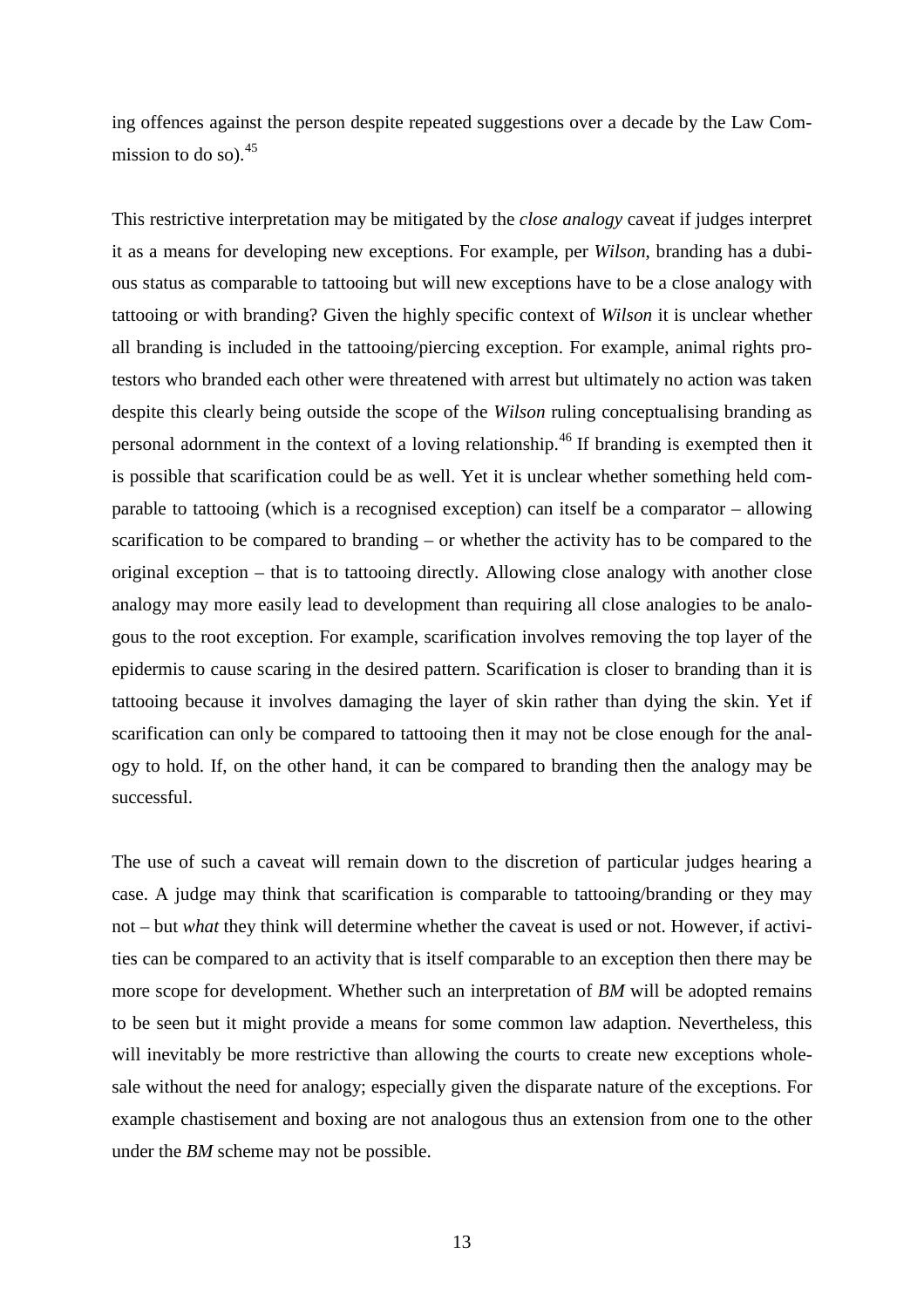The reluctance of the judges to recognise new exceptions may be due the concern that recognition 'would involve a value judgement which is policy laden, and on which there may be powerful conflicting views in society'.<sup>[47](#page-15-0)</sup> Yet there are always conflicting views about law and we rarely wait for sufficient consensus let alone complete agreement. Refusing to recognise body modification is also a value laden normative judgement – a conservative one that reinforces the existing law rather than developing it. Thus their Lordships could have justifiably viewed the exceptions as within the remit of the common law given that Parliament has not seen fit to make any changes to the exceptions or the OAPA and that the exceptions have always been determined by the common law.<sup>[48](#page-15-1)</sup>

<span id="page-13-3"></span><span id="page-13-2"></span><span id="page-13-1"></span><span id="page-13-0"></span>The problem with Parliamentary and/or judicial inaction is that the law becomes static and ceases to reflect the society it regulates. Law has no objective foundational justification therefore no law can be right throughout time and circumstance rather all laws are contextual and socially grounded.<sup>[49](#page-15-2)</sup> Stagnant law will cease to be grounded in a conterminous social reality. If this persists, law becomes irrelevant or tyrannical and its legitimacy will be called into question. Furthermore, in a liberal social democratic system laws are a reflection of social attitudes and beliefs. This does not, per se, require law to develop in particular ways but it does require that a mechanism for legal change because social attitudes are constantly in flux. The judges in *BM* have deactivated that mechanism by limiting the future judgements of the common law.

Clarifying all the exceptions or producing a general scheme would be a difficult task for any court. This may explain why LCJ Burnett stated that 'such a bold step is one that could only be taken by Parliament'.<sup>[50](#page-15-3)</sup> But wholesale reform is different from expanding the exceptions. Body modification could have been included given that tattooing and piercing are already exceptions. While fixing the term *body modification* is highly problematic, in the interests of legal efficacy and certainty the judges should have adopted the common meaning rather than their more restrictive understanding. This would have encompassed tattooing, piercing and other permanent changes to the body avoiding the association with mutilation. This would not be beyond the scope of the court's authority given that *all the existing exceptions* are derived from common law. Rather than extend the exceptions to include body modifications their Lordships chose to entrench the status quo. Until such a time when Parliament acts we are left with the judiciary as the only means of reviewing and reforming the exceptions. Once precedence takes effect, the range of possible interpretations will be heavily restricted by this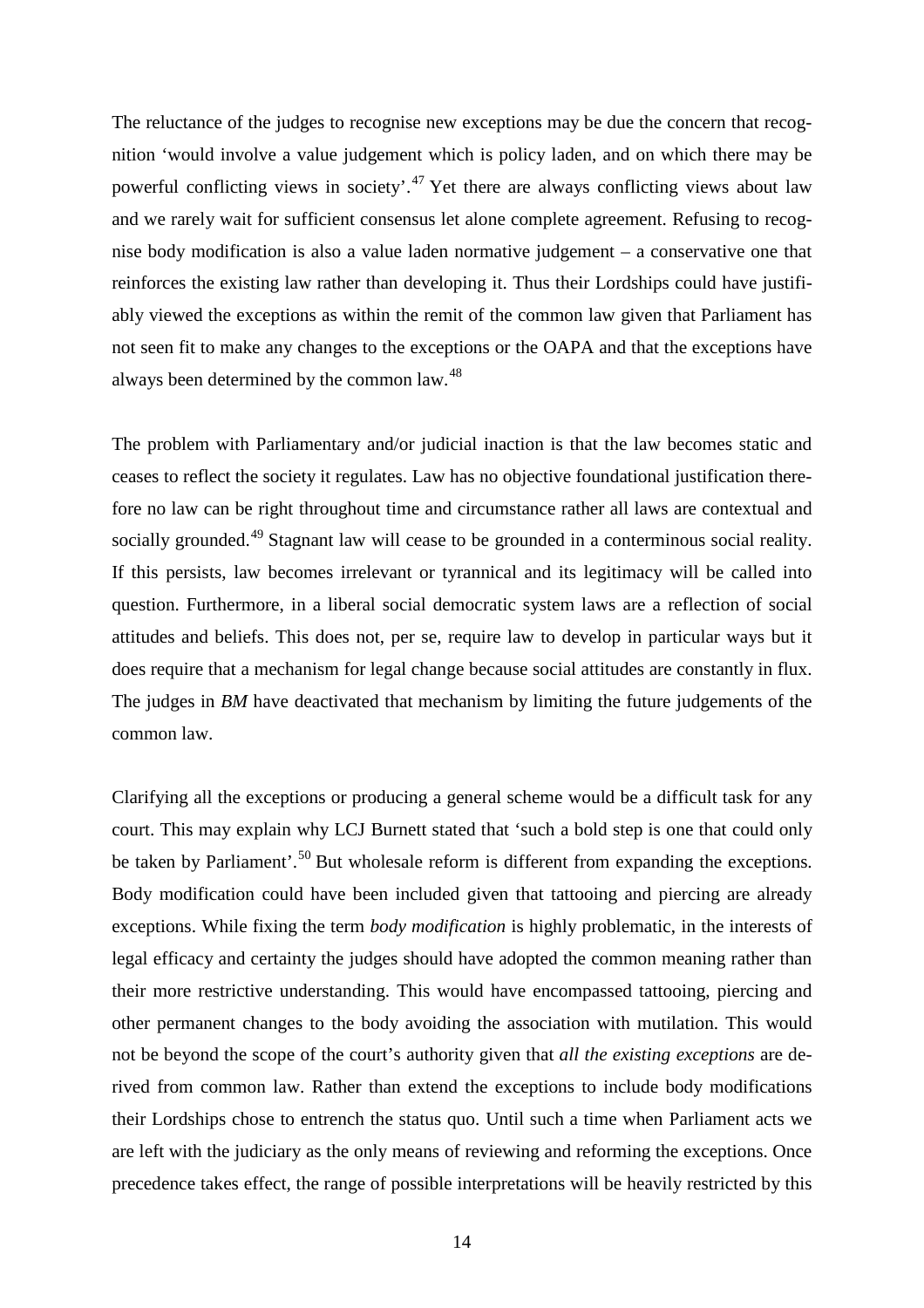judgement. This is problematic because the great strength of a common law system is the ability of judges to develop law over time and in response to societal changes without waiting for Parliament (with all its attendant political limitations) to act. Assigning responsibility to Parliament justifies judicial inaction yet Parliament will not act hence the stagnation of law.

<span id="page-14-0"></span>Prior to this judgement, was not clear whether body modifications of the sort performed were criminal, Parliament had not acted to alter the exceptions or change the process by which they are created nor has Parliament acted to proscribe body modification yet the judges' interpreted their role and the law in a way that calcified the law in its current form and criminalised a set of consensual activities. They have not just stated that body modification must fall within the medical exception to be legal – they have positively restricted common law development in favour of an apathetic Parliament. Yet this need not have been the outcome as we shall see.

# <span id="page-14-1"></span>V. LIBERAL JUDICIAL INTERPRETATION

The *BM* judgement can be critiqued for four distinct reasons. First, the acknowledged historical and cultural *ad hoc* nature of the exceptions remains entrenched and unaddressed. Thus whilst recognising the particular societal normative origins of the exceptions no recognition of changing normative standards is incorporated into the judgement. Second, it unversalises medical professional practices as the standard thus making the legality of an action dependent on whether it is falls within the definition of body modification as, broadly, a mutilation. Third, their Lordships conflate mental health issues with body modification effectively holding that individuals who desire body modifications must be mentally impaired or unbalanced suggesting a problem of intersectional use of power. Not only does this colonise the aesthetic practices of body modification, it also negates the legitimacy of an individual's autonomy in seeking body modifications. Fourth, the judgement constrains the future development of the law regarding the exceptions to offences against the person. This inhibits the ability of future judges to revise the common law through an evolutionary process of judicial adaption to changing social norms. These are the independent critical arguments against the *BM* judgement but there is a positive autonomy-based argument for the recognition of a new exception of body modification.

The judges should have held body modification as a lawful exception to the OAPA for a number of reasons. First, moral error theory and postmodernism seriously undermine claims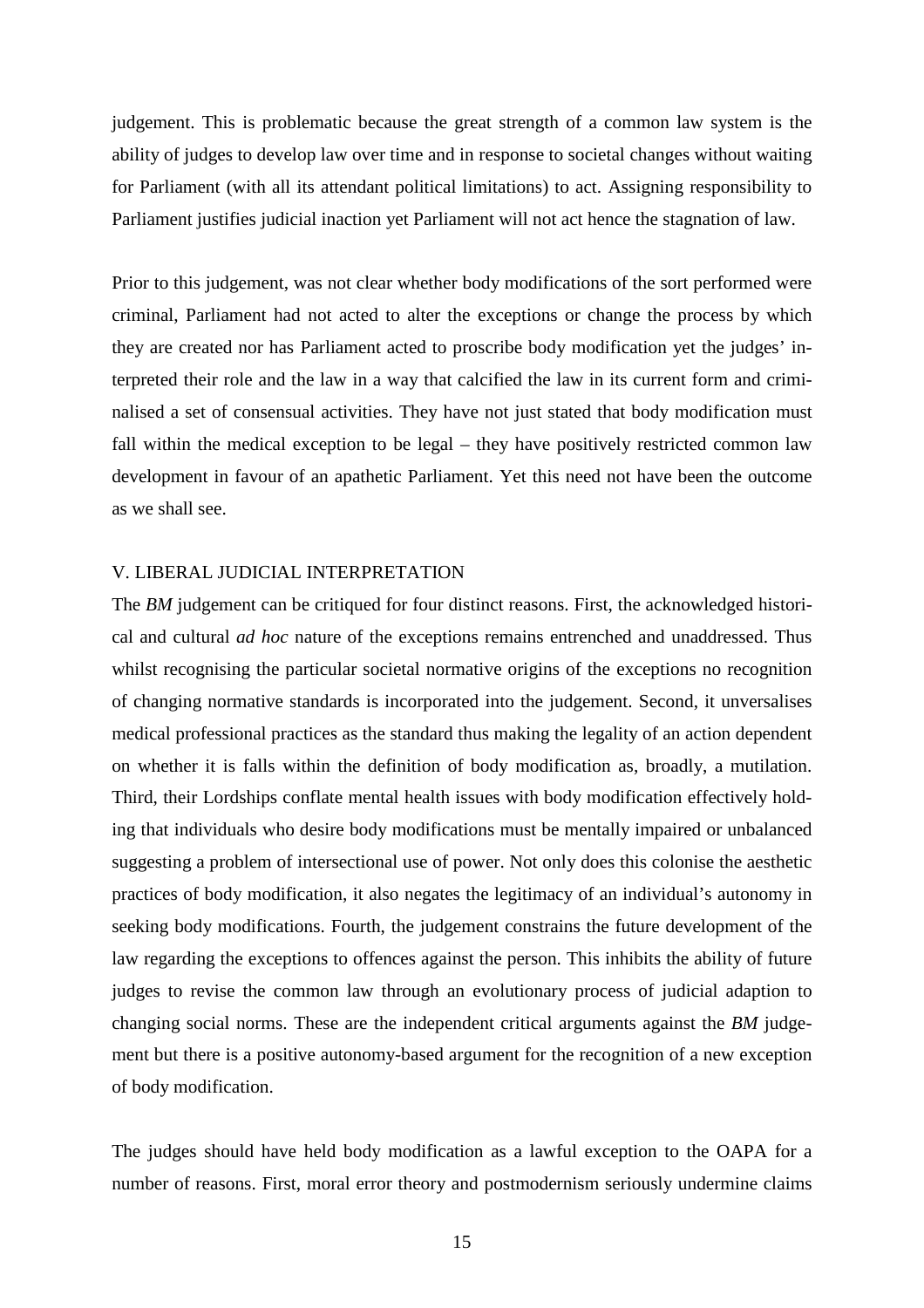to objectivity, truth, morality or independent normativity. Second, our contemporary population is heterogeneous with no recognised master narrative governing lives of all individuals. Third, we are a politically liberal State which prizes autonomy and this should have had greater consideration. Finally, the absence of Parliamentary action leaves the judiciary as the only official body that can adapt the law and they have a strong social duty to favour freedom of autonomy over their personal conception of valid socially useful activity.

<span id="page-15-3"></span><span id="page-15-2"></span><span id="page-15-1"></span><span id="page-15-0"></span>Moral error theory and postmodernism undermine any claim to objective normative claims about the world.<sup>[51](#page-16-0)</sup> This is because such claims lack the foundational irreducible normativity required for these claims to stand independently of context. Thus claiming that cutting off someone's ear is an act of violence, a medical procedure or an aesthetic practice and subsequent determinations of right or wrong are a matter of contingent inter-subjective conceptualisation. Due to postmodernism and moral error theory there is no foundational normative grounds for restricting autonomy. We cannot say, categorically, that it is normatively wrong for someone to exercise their autonomy in a particular way because there is no objective independent support for this claim. While claims can be asserted they cannot be justified. Consequently, restricting autonomy on the basis that something is normatively wrong is an act of domination not of justice. This provides a negative argument against restricting autonomy rather than a positive argument for respecting it. Rather the allowance that must be given to autonomy is a default position in the absence of normative grounds for restricting it. We must instead accept the political nature of restrictions on autonomy and take pragmatic nonnormative concerns as our starting point. Of course this means that the claim that cutting off an ear is a body modification is equally non-objective but this is only a problem if we try to adjudicate on the validity of views.<sup>[52](#page-16-1)</sup> Instead we need to begin from the position that these two conflicting views of factual events are equally invalid (in an objective sense). Thus moral error and postmodernism refute the judicial construction of body modifications as medical procedures as the authoritative and correct view to hold but does not rule out that one can hold this view.

While autonomy can form the basis for wholesale reform of offence against the person, for present purposes is justifies the more limited goal of directing judicial interpretation in a liberal manner. Thus autonomy can form *the underpinning principles for the exceptions* as long as the current framework is in place. Autonomy is crucial because it is the default loci of judgement in the absence of objectively prescriptive normative principles.<sup>[53](#page-16-2)</sup> The judiciary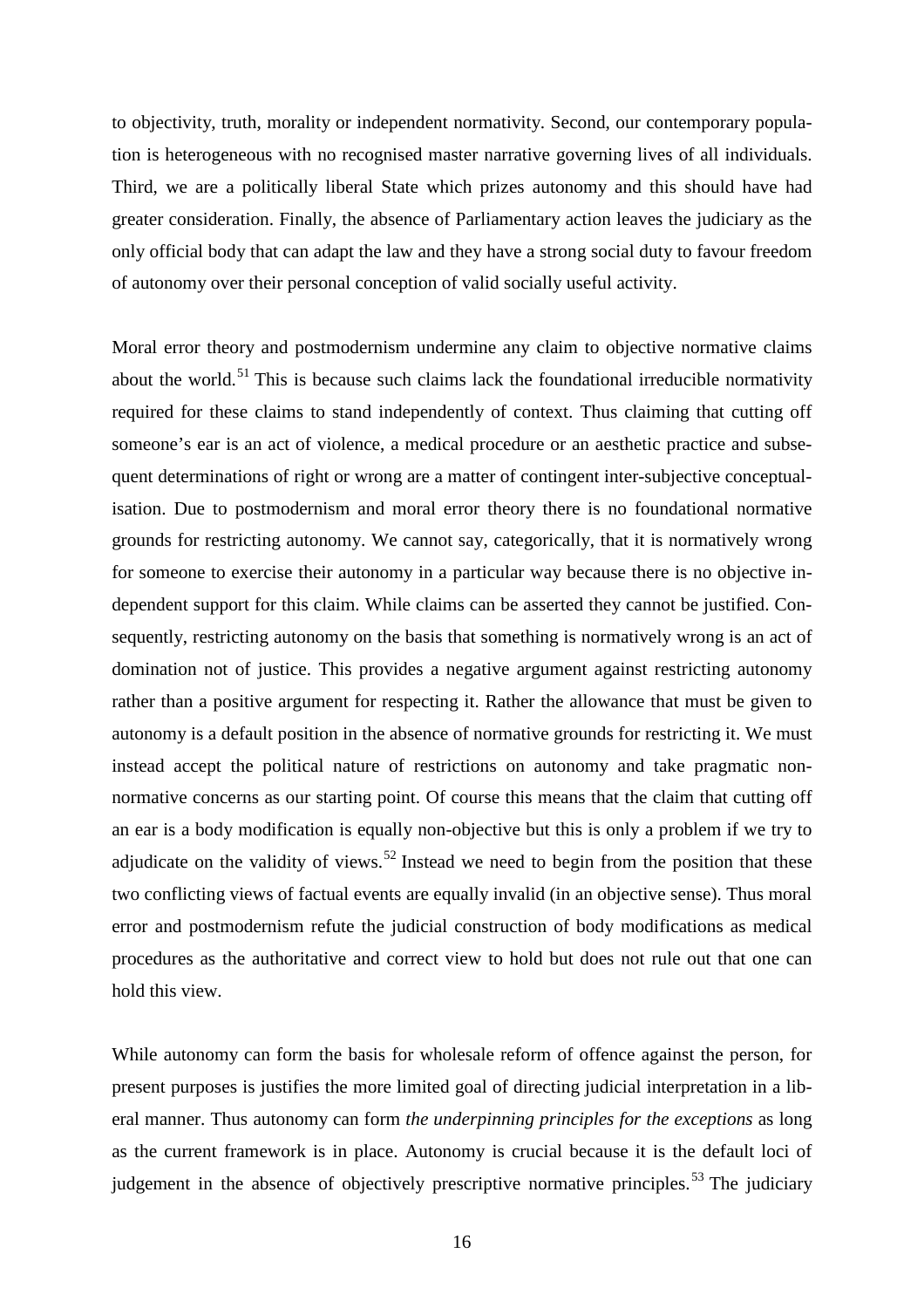needed to mediate between these different perspectives instead of imposing one view over the other (at least on the basis of normative claims). In a liberal political order they should have permitted body modification as it is only self-affects. Public policy concerns were misplaced given that there is no effect on non-participants hence the importance medicalisation played as vector for the inclusion of public policy. As there is no way to resolve these different viewpoints through some objective foundational truth, the judiciary should not treat one view as more normatively justified than another but should adopted a permissive approach unless harm to others can be demonstrated (thus providing a pragmatic justification for potentially prohibiting the activity). No such demonstration was provided here reducing the judgement to an expression of judicial prejudice. This problem becomes more obvious once we take into account the diversity within the population.

<span id="page-16-2"></span><span id="page-16-1"></span><span id="page-16-0"></span>The increasing heterogeneity of the population results in a more diverse normative ecology in which dominant master narratives are weakened or absent (in particular the decline of partic-ular normative codes i.e. Christianity).<sup>[54](#page-17-0)</sup> As more narratives are generated conflict will increase but these conflicts cannot be resolved through appeals to a reality outside of those very perspectives. Instead, we need to take these conflicts as our starting point by acknowledging that these views are ultimately without foundation and seek to address conflict another way. In other words, we must recognise the political rather than metaphysical nature of conflicting perspectives. Within the context of a liberal democratic social order, this normative variety requires that autonomy becomes the paramount consideration for exceptions and the basis of a presumptive liberal approach to judicial interpretation. This is not to say that liberalism has more normative justification than other political systems – although it is arguably better in securing individual freedom. Rather it is recognising that *our* political system is one premised upon liberal principles of autonomy, self-determination and inherent inalienable equality. Thus the call for a liberal approach to judicial interpretation is not grounded in a spurious objective claim but is based upon the self-declared nature of our socio-political order. The judiciary should have decided on an approach that allows each individual to live according to their own conception of a good life limited by the harm caused to others (which is not a factor in body modification).

Consequently, the liberal State must show harm to others rather than unevidenced public policy concerns which merely acts as a veil for the judges own personal conceptions of the right society. Obviously the concept of harm is ambiguous, being the subject of much discussion.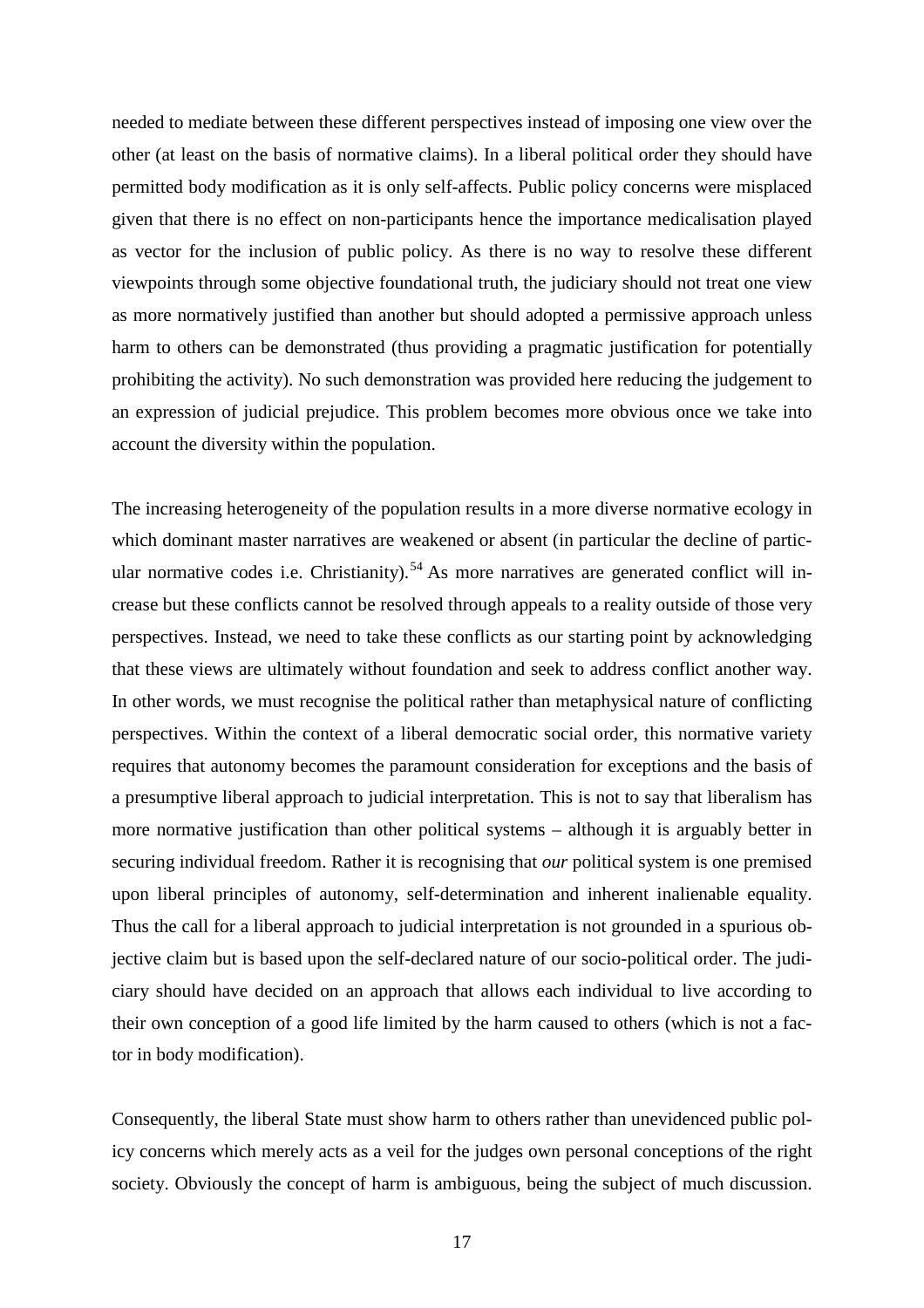But what is required here is not that we have a rigid conception of harm rather *evidence* must be provided that allowing individuals to modify their bodies will affect others in a certain harmful way. This can form the basis of a discussion on the effects of particular behaviours. (This is unavoidably vague as the concept of harm has no fixed normative meaning for the same reasons stated above as well as being linguistically open.<sup>[55](#page-18-0)</sup>) Thus their Lordship's recognition of social values should have led them to conclude that in a liberal democratic society the judiciary should presumptively favour permission over prohibition unless evidence demonstrates to harm to non-participants. There was a failure to do so in this case.

The lack of evidence supporting such a conclusion can be seen through the way the judges skimmed over the application of the notion of social benefit and the allusion to mental health problems among those seeking body modifications. Moreover the only evidence that was adduced operated solely within the medical paradigm such that the medical description overrode the aesthetic nature of body modification. This evidence did nothing more than point out the particular medical concerns that these modifications created which tells us nothing about how we should treat an activity any more than pointing out the health risks of boxing, rugby, chastisement, flagellation, smoking, driving or mountain climbing tells us whether they should be subject or not to criminal sanction. By medicalising body modification, through the allusion to mental health problems, the judges were able to construct a discourse that treated the customers *themselves* as being harmed by the activity thus negating the need to demonstrate an impact on others.  $56$  As they were unable to show or even suggest how nonparticipants could be harmed by allowing body modification to be a lawful exception, their Lordships were forced to rely on the purported harm caused to the customers themselves to justify their interpretation. This simultaneously meant that the narratives of aestheticism and autonomy were suppressed and excluded from judicial discourse in favour of a criminalising medical narrative. This crucial role of judicial interpretation is a direct consequence of the lack of action by Parliament.

<span id="page-17-0"></span>As discussed in the critique above, only Parliament and the judiciary can determine what the law is, thus their action or inaction greatly affects the legal regime – when Parliament does not act, the judiciary becomes the one remaining institution capable of updating the law. The absence of Parliamentary action requires that the judiciary act to protect individuals and safeguard their liberty on the basis that normative claims are not absolutely true or objective, that the population is increasingly heterogeneous and we are a liberal democratic State. Such an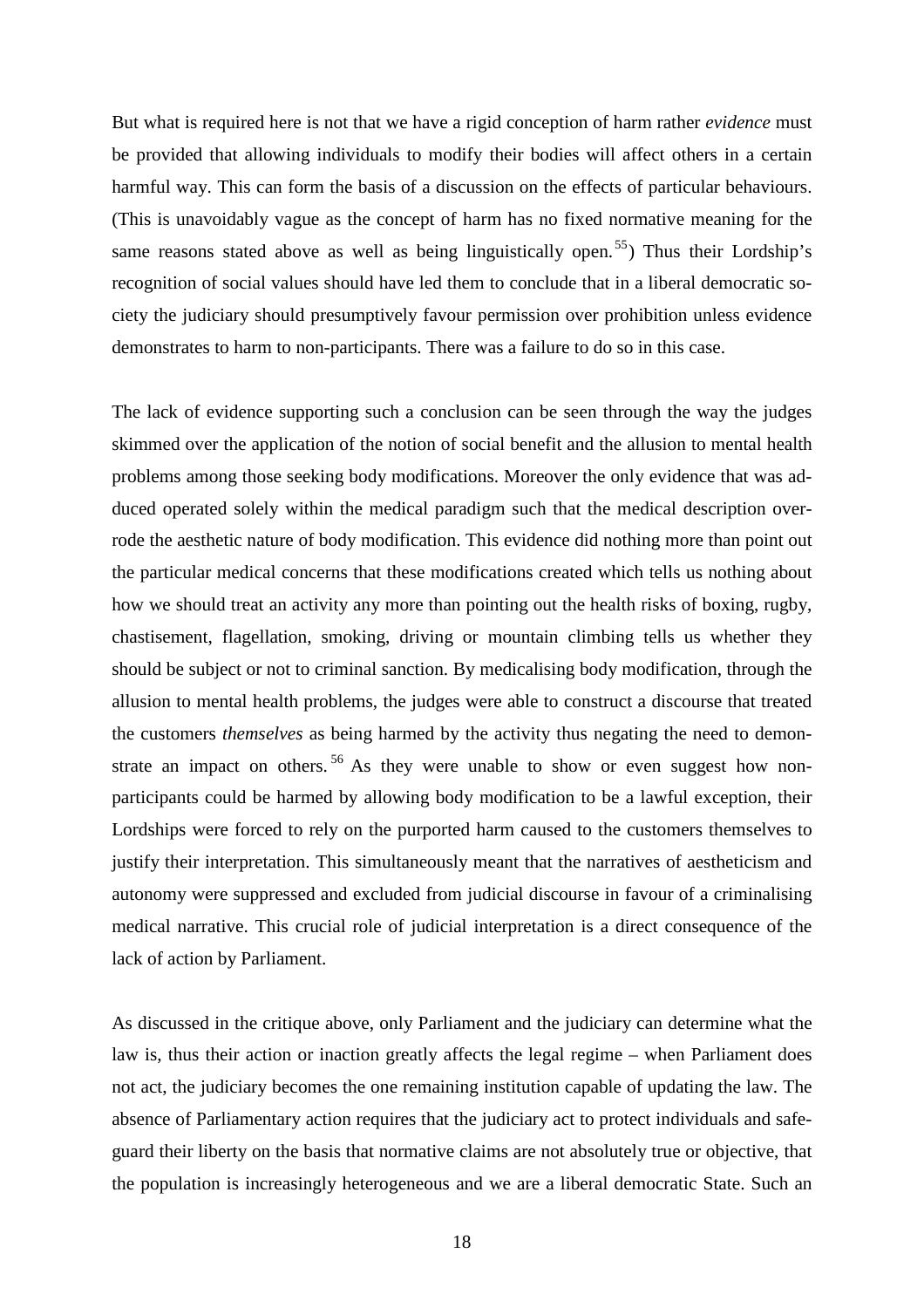approach by the judiciary may be seen as undermining the power of Parliament yet this is not the case. First, the judiciary would be acting absent any Parliamentary instruction not in contradiction to it. Second, Parliament could change the law if it so wishes through an Act of Parliament and the judiciary would abide by it.<sup>[57](#page-19-0)</sup> This judicial approach can be justified by acting in accordance with the contemporary liberal political underpinnings of the UK, the historical common law origin of the exceptions, the lack of harm caused to others and the widespread existence of body modification practices which have not received Parliamentary sanction. For these reasons their Lordships in the Court of Appeal should have found that body modification was an exception to the OAPA permitting consent to be used as a defence.

#### VI. CONCLUSION

There are two main negative consequences from this judgement; future expansion of the exceptions through close analogy is likely to be extremely limited and body modifications as defined are now medical procedures and subject to medical standards and justifications. This was an error on the judges part on the basis that they were mistaken to define body modification as mutilation and removal of parts, they were wrong to conflate mental health and body modification (which justified the narrative that they were protecting people) and it was incorrect to restrict future common law development as Parliament has chosen not to act and left the exceptions in place. This was a lost opportunity for developing the common law concerning exceptions to the OAPA. Lord Burnett noted that 'there is a need to reflect the general values society' but the Court of Appeal failed to follow this up by considering body modifi-cations a lawful exception.<sup>[58](#page-19-1)</sup> Furthermore, given Parliament's reluctance to tackle reform of offences against the person, the judiciary is the only State body capable of modifying the law and by abdicating responsibility for doing so it has failed as an evolutionary mechanism for legal adaptation.

<span id="page-18-1"></span><span id="page-18-0"></span>The defect in this judgement is that insufficient priority was given to autonomy and individual consent reflecting the changed and changing social environment. While it is more desirable that the role of autonomy and consent as the basis for offences against person is addressed, given that the Court of Appeal would not engage in such a wholesale change it was preferential in the particular case that they amend the exceptions to include body modification. The lack of Parliamentary action and the common law exception framework combine to create uncertainty and arbitrary criminal punishments. Ideally, offences against the person should be reformed. However, for judges operating within the confines of the existing framework, a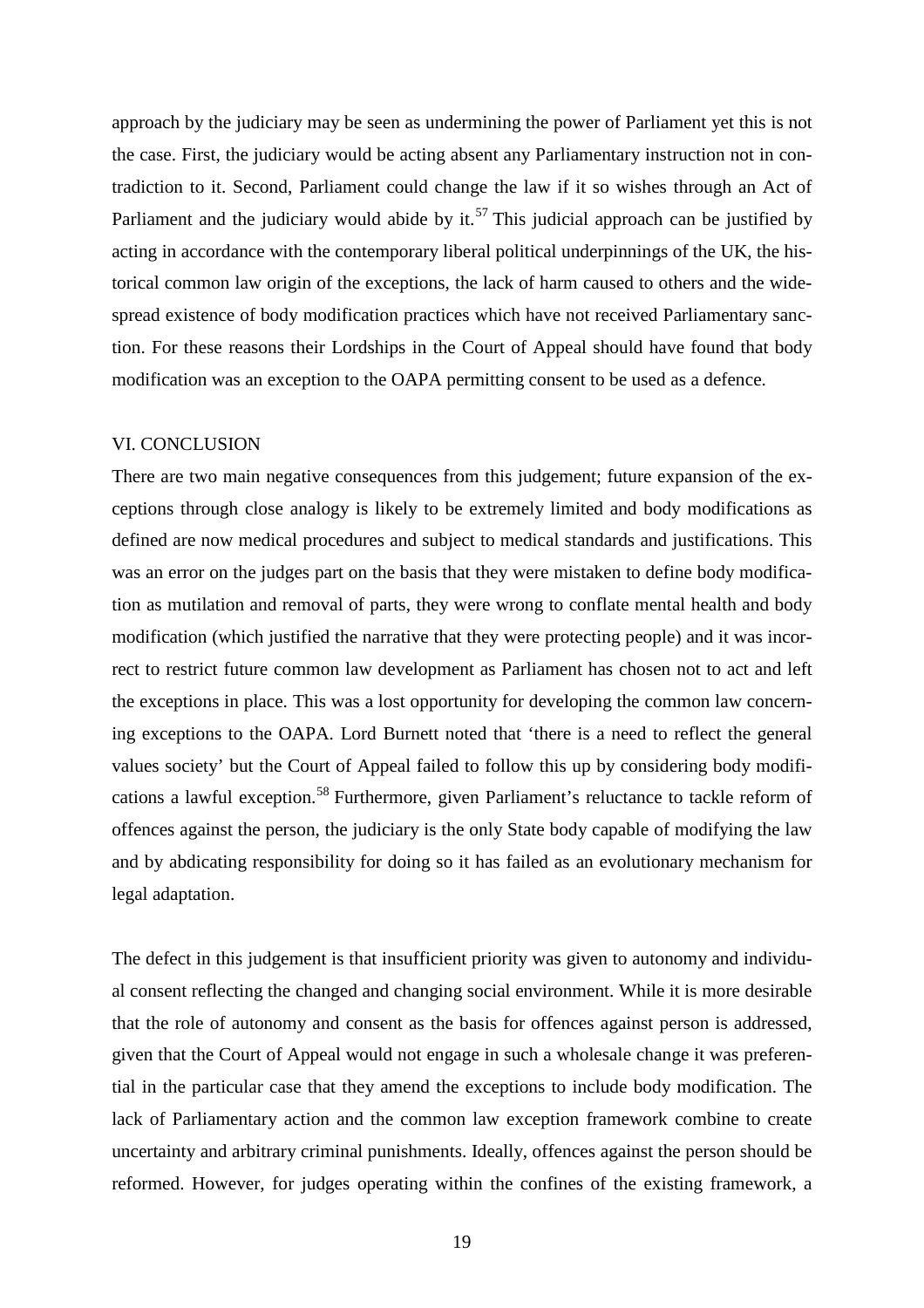clear general principle must be articulated that can introduce some coherence and predictability to the law. It is argued here that this should be an autonomy-based individualistic principle.

One can but hope that an appeal to the Supreme Court will be made and heard so that the significant defects in this judgement can be remedied. Alternatively, Parliament should legislate to make body modifications lawful but given their inaction so far this is a faint hope. Regardless, in our liberal socio-political system judges should presumptively favour permitting consent to be a defence when considering the exceptions to the OAPA according due respect to autonomy.

 $\overline{a}$ 

<sup>&</sup>lt;sup>1</sup> [2018] EWCA Crim 560

 $2$ [1934] 2 KB 498

 $3$  [1994] 1 AC 212 (HL)

 $^{4}$ [1996] QB 47

 $\int_{6}^{5}$  (CA, 18 June 1999)<br>  $\int_{6}^{5}$  Above n.1 at para.42

<sup>&</sup>lt;sup>7</sup> Ibid at para.41<br><sup>8</sup> Above n. 3, 256-8<br><sup>9</sup> Above n.3 at 221<br><sup>10</sup> J.F. Stephens *Digest of the Criminal Law* (FH Thomas: St Louis, 1878) 144. See P. Lewis, 'The Medical Exception' (2012) 65 *Current Legal Problems* 355-376 for more on the medical exception.<br><sup>11</sup> Above n.3 at 264<br><sup>12</sup> Above n.1 at para.24<br><sup>13</sup> Ibid at para.40<br><sup>14</sup> Ibid at para.40<br><sup>15</sup> Ibid at para.40<br><sup>15</sup> Ibid at para.41<br><sup>1</sup>

<span id="page-19-0"></span><sup>&</sup>lt;sup>20</sup> G. Williams *The Sanctity of Life and the Criminal Law* (Faber & Faber: London, 1958) 104<br><sup>21</sup> P. Alldridge 'Consent to Medical and Surgical Treatment - The Law Commission's Recommendations'<br>(1996) 4 *Medical Law Revi* 

<span id="page-19-1"></span><sup>&</sup>lt;sup>22</sup> Above n.1 at para.39<br><sup>23</sup> Ibid at para.42<br><sup>24</sup> J. L Mackie *Inventing Right and Wrong* (Penguin Books, 1990); J. Olson *Moral Error Theory* (Oxford University Press, 2014) and G. Minda *Postmodern Legal Movements* (New York University Press, 1995).<br><sup>25</sup> *The Observer* 'My left foot was not part of me' 06.02.2000<br>https://www.theguardian.com/uk/2000/feb/06/theobserver.ukne

<sup>&</sup>lt;sup>26</sup> Above n.1 at para.42<br><sup>27</sup> For an idea of the conceptual and semantic variety represented by term body modification seem. M. Featherstone 'Body Modification: An Introduction' (1999) *Body & Society* 5(2-3) 1-13 <sup>28</sup> Above n.1 at para.12

<sup>&</sup>lt;sup>29</sup> Ibid at para.17 (emphasis added)<br><sup>30</sup> Above n.11 at 358-9<br><sup>31</sup> Above n.1 at para.37<br><sup>32</sup> Ibid at para.37<br><sup>33</sup> Ibid at para.13